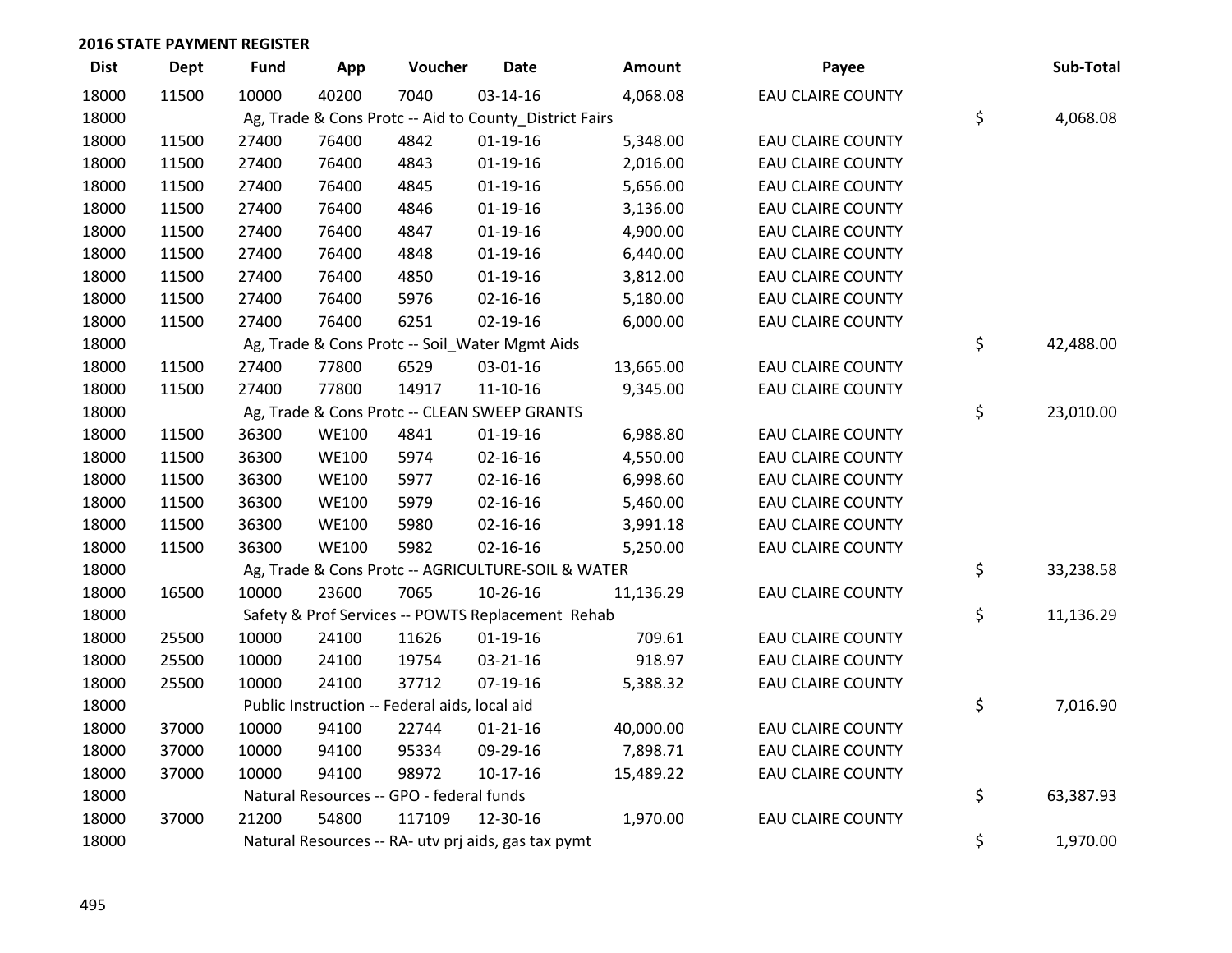| <b>Dist</b> | <b>Dept</b> | <b>Fund</b> | App          | Voucher                                             | <b>Date</b>    | <b>Amount</b> | Payee                    | Sub-Total        |
|-------------|-------------|-------------|--------------|-----------------------------------------------------|----------------|---------------|--------------------------|------------------|
| 18000       | 37000       | 21200       | 55100        | 94805                                               | 09-28-16       | 5,432.85      | <b>EAU CLAIRE COUNTY</b> |                  |
| 18000       |             |             |              | Natural Resources -- Enf A - atv & utv enforcement  |                |               |                          | \$<br>5,432.85   |
| 18000       | 37000       | 21200       | 56300        | 53825                                               | 05-24-16       | 2,193.00      | <b>EAU CLAIRE COUNTY</b> |                  |
| 18000       | 37000       | 21200       | 56300        | 59054                                               | 06-07-16       | 2,459.00      | <b>EAU CLAIRE COUNTY</b> |                  |
| 18000       | 37000       | 21200       | 56300        | 98974                                               | $10-17-16$     | 1,027.58      | <b>EAU CLAIRE COUNTY</b> |                  |
| 18000       |             |             |              | Natural Resources -- ResAids - county cons aids     |                |               |                          | \$<br>5,679.58   |
| 18000       | 37000       | 21200       | 56400        | 44669                                               | 04-22-16       | 2,486.13      | <b>EAU CLAIRE COUNTY</b> |                  |
| 18000       |             |             |              | Natural Resources -- RA- fish, wl & forestry        |                |               |                          | \$<br>2,486.13   |
| 18000       | 37000       | 21200       | 57200        | 37193                                               | 04-08-16       | 50,132.00     | <b>EAU CLAIRE COUNTY</b> |                  |
| 18000       |             |             |              | Natural Resources -- ResAids - cnty forst & admin   |                |               |                          | \$<br>50,132.00  |
| 18000       | 37000       | 21200       | 57400        | 20965                                               | $01 - 12 - 16$ | 2,735.00      | <b>EAU CLAIRE COUNTY</b> |                  |
| 18000       |             |             |              | Natural Resources -- RA- cnty snow trail & area aid |                |               |                          | \$<br>2,735.00   |
| 18000       | 37000       | 21200       | 57500        | 22398                                               | $01-19-16$     | 9,269.82      | <b>EAU CLAIRE COUNTY</b> |                  |
| 18000       | 37000       | 21200       | 57500        | 117105                                              | 12-30-16       | 44,513.32     | <b>EAU CLAIRE COUNTY</b> |                  |
| 18000       |             |             |              | Natural Resources -- RA- snowmobile trail areas     |                |               |                          | \$<br>53,783.14  |
| 18000       | 37000       | 21200       | 57600        | 117108                                              | 12-30-16       | 14,227.06     | <b>EAU CLAIRE COUNTY</b> |                  |
| 18000       | 37000       | 21200       | 57600        | 117112                                              | 12-30-16       | 2,380.00      | <b>EAU CLAIRE COUNTY</b> |                  |
| 18000       |             |             |              | Natural Resources -- RA- atv prj aids, gas tax pymt |                |               |                          | \$<br>16,607.06  |
| 18000       | 37000       | 21200       | 57700        | 20962                                               | $01 - 12 - 16$ | 111,672.88    | EAU CLAIRE COUNTY        |                  |
| 18000       | 37000       | 21200       | 57700        | 20964                                               | $01 - 12 - 16$ | 44,008.00     | <b>EAU CLAIRE COUNTY</b> |                  |
| 18000       | 37000       | 21200       | 57700        | 111026                                              | 12-01-16       | 1,582.00      | <b>EAU CLAIRE COUNTY</b> |                  |
| 18000       |             |             |              | Natural Resources -- RA- atv project aids           |                |               |                          | \$<br>157,262.88 |
| 18000       | 37000       | 21200       | 58900        | 102231                                              | 11-18-16       | 5,120.80      | <b>EAU CLAIRE COUNTY</b> |                  |
| 18000       |             |             |              | Natural Resources -- Resource aids - distribution o |                |               |                          | \$<br>5,120.80   |
| 18000       | 37000       | 21200       | 66300        | 19569                                               | $01 - 11 - 16$ | 3,922.50      | <b>EAU CLAIRE COUNTY</b> |                  |
| 18000       |             |             |              | Natural Resources -- EA - lake protection           |                |               |                          | \$<br>3,922.50   |
| 18000       | 37000       | 27400       | 65800        | 59017                                               | 06-07-16       | 2,615.12      | <b>EAU CLAIRE COUNTY</b> |                  |
| 18000       |             |             |              | Natural Resources -- EA - urban nonpoint source     |                |               |                          | \$<br>2,615.12   |
| 18000       | 37000       | 27400       | 67000        | 55482                                               | $05 - 27 - 16$ | 435,965.73    | <b>EAU CLAIRE COUNTY</b> |                  |
| 18000       |             |             |              | Natural Resources -- Fin asst for responsible units |                |               |                          | \$<br>435,965.73 |
| 18000       | 37000       | 27400       | 67300        | 55482                                               | 05-27-16       | 26,965.86     | <b>EAU CLAIRE COUNTY</b> |                  |
| 18000       |             |             |              | Natural Resources -- Recycling consolidation grants |                |               |                          | \$<br>26,965.86  |
| 18000       | 37000       | 36300       | <b>TA170</b> | 21908                                               | $01 - 15 - 16$ | 105,368.00    | <b>EAU CLAIRE COUNTY</b> |                  |
| 18000       |             |             |              | Natural Resources -- PROP DEVELP PROJECTS           |                |               |                          | \$<br>105,368.00 |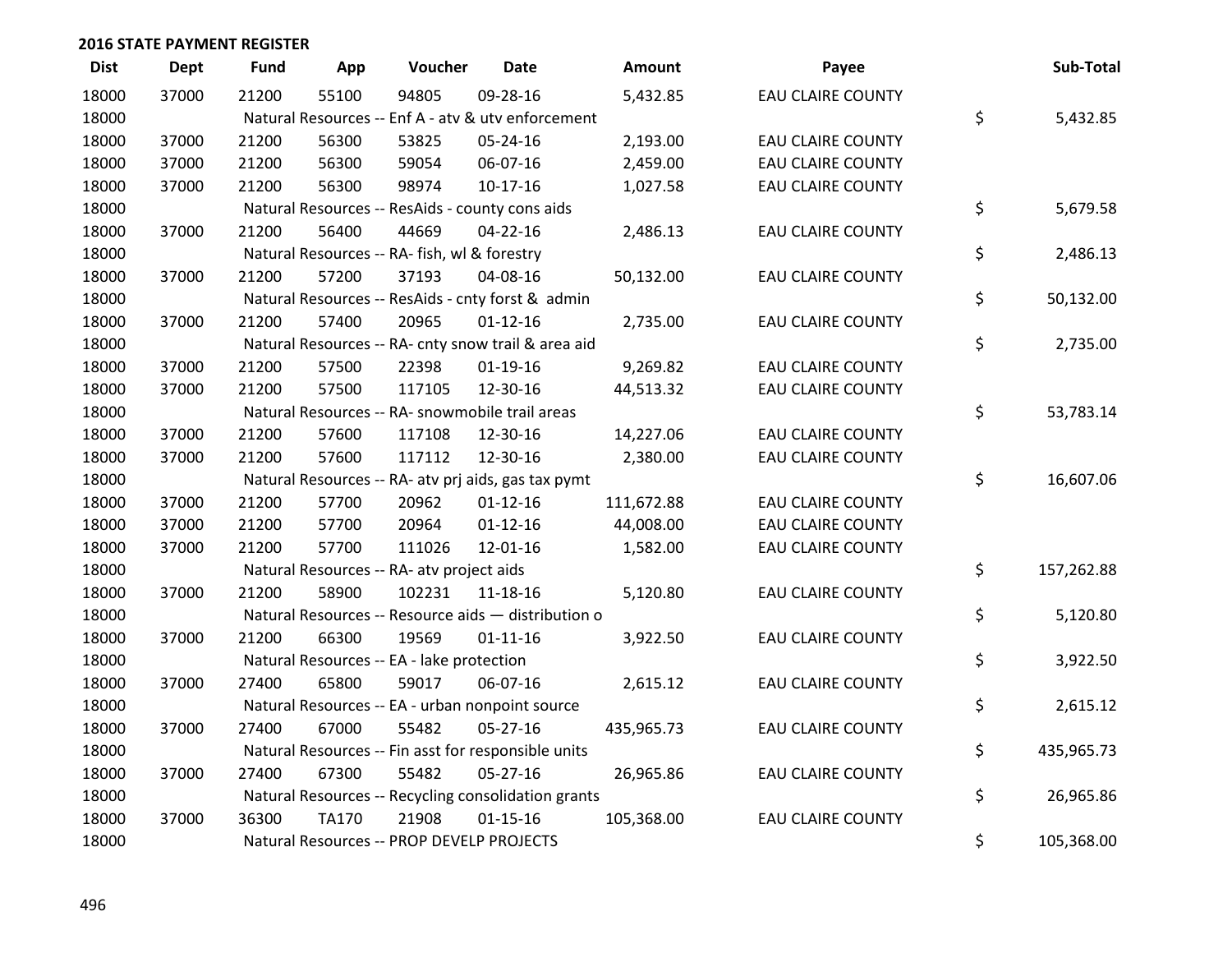| <b>Dist</b> | <b>Dept</b> | <b>Fund</b> | App          | Voucher                                       | <b>Date</b>    | Amount       | Payee                       | Sub-Total          |
|-------------|-------------|-------------|--------------|-----------------------------------------------|----------------|--------------|-----------------------------|--------------------|
| 18000       | 37000       | 36300       | TF100        | 40157                                         | 03-31-16       | 163,400.00   | <b>EAU CLAIRE COUNTY</b>    |                    |
| 18000       |             |             |              | Natural Resources -- DNR-NONPOINT SOURCE      |                |              |                             | \$<br>163,400.00   |
| 18000       | 37000       | 36300       | <b>TX100</b> | 111831                                        | 12-07-16       | 64,735.00    | <b>EAU CLAIRE COUNTY</b>    |                    |
| 18000       |             |             |              | Natural Resources -- DNR-DAM SAFETY PROJECTS  |                |              |                             | \$<br>64,735.00    |
| 18000       | 39500       | 21100       | 17400        | 28429                                         | $10-13-16$     | 74,560.66    | <b>EAU CLAIRE COUNTY</b>    |                    |
| 18000       |             |             |              | Transportation -- Disastr Damag Aid Sf        |                |              |                             | \$<br>74,560.66    |
| 18000       | 39500       | 21100       | 19000        | 127                                           | 07-05-16       | 1,512,821.70 | EAU CLAIRE COUNTY           |                    |
| 18000       | 39500       | 21100       | 19000        | 29081                                         | 10-03-16       | 756,410.86   | <b>EAU CLAIRE COUNTY</b>    |                    |
| 18000       |             |             |              | Transportation -- Trans Aids To Co.-Sf        |                |              |                             | \$<br>2,269,232.56 |
| 18000       | 39500       | 21100       | 16800        | 88018                                         | 05-06-16       | 214,728.00   | <b>COUNTY OF EAU CLAIRE</b> |                    |
| 18000       |             |             |              | Transportation -- Eldly&Disa Co/Aid Sf        |                |              |                             | \$<br>214,728.00   |
| 18000       | 39500       | 21100       | 17000        | 75882                                         | 03-09-16       | 5,642.17     | TREAS EAU CLAIRE CO         |                    |
| 18000       |             |             |              | Transportation -- County Forest Aids          |                |              |                             | \$<br>5,642.17     |
| 18000       | 39500       | 21100       | 18500        | 79736                                         | $04 - 21 - 16$ | 1,506.83     | TREAS EAU CLAIRE CO         |                    |
| 18000       | 39500       | 21100       | 18500        | 84254                                         | 06-13-16       | 2,169.91     | TREAS EAU CLAIRE CO         |                    |
| 18000       | 39500       | 21100       | 18500        | 86955                                         | $07 - 14 - 16$ | 1,164.43     | TREAS EAU CLAIRE CO         |                    |
| 18000       |             |             |              | Transportation -- Hwy Sfty Loc Aid Ffd        |                |              |                             | \$<br>4,841.17     |
| 18000       | 39500       | 21100       | 19000        | 74018                                         | $01 - 04 - 16$ | 756,410.85   | <b>COUNTY OF EAU CLAIRE</b> |                    |
| 18000       |             |             |              | Transportation -- Trans Aids To Co.-Sf        |                |              |                             | \$<br>756,410.85   |
| 18000       | 41000       | 10000       | 11600        | 92114                                         | 11-29-16       | 188,600.00   | EAU CLAIRE COUNTY           |                    |
| 18000       |             |             |              | Corrections -- Reimbursing counties for proba |                |              |                             | \$<br>188,600.00   |
| 18000       | 41000       | 10000       | 31300        | 18371                                         | 01-06-16       | 58,039.06    | <b>EAU CLAIRE COUNTY</b>    |                    |
| 18000       | 41000       | 10000       | 31300        | 18372                                         | 01-06-16       | 67,381.85    | <b>EAU CLAIRE COUNTY</b>    |                    |
| 18000       | 41000       | 10000       | 31300        | 18373                                         | 01-06-16       | 67,524.44    | <b>EAU CLAIRE COUNTY</b>    |                    |
| 18000       | 41000       | 10000       | 31300        | 34381                                         | 03-09-16       | 71,850.16    | <b>EAU CLAIRE COUNTY</b>    |                    |
| 18000       | 41000       | 10000       | 31300        | 34386                                         | 03-09-16       | 66,638.32    | <b>EAU CLAIRE COUNTY</b>    |                    |
| 18000       | 41000       | 10000       | 31300        | 34389                                         | 03-09-16       | 47,766.73    | <b>EAU CLAIRE COUNTY</b>    |                    |
| 18000       |             |             |              | Corrections -- Community youth and family aid |                |              |                             | \$<br>379,200.56   |
| 18000       | 43500       | 10000       | 41400        | 50147                                         | 06-03-16       | 216,005.00   | <b>EAU CLAIRE COUNTY</b>    |                    |
| 18000       |             |             |              | Health Services -- Income maintenance         |                |              |                             | \$<br>216,005.00   |
| 18000       | 43500       | 10000       | 00000        | 90613                                         | $01-02-16$     | 147,329.00   | <b>EAU CLAIRE CO</b>        |                    |
| 18000       | 43500       | 10000       | 00000        | 90614                                         | 01-04-16       | 175,614.00   | <b>EAU CLAIRE CO</b>        |                    |
| 18000       | 43500       | 10000       | 00000        | 90616                                         | $02 - 01 - 16$ | 725,802.00   | <b>EAU CLAIRE CO</b>        |                    |
| 18000       | 43500       | 10000       | 00000        | 90618                                         | 03-01-16       | 848,470.00   | <b>EAU CLAIRE CO</b>        |                    |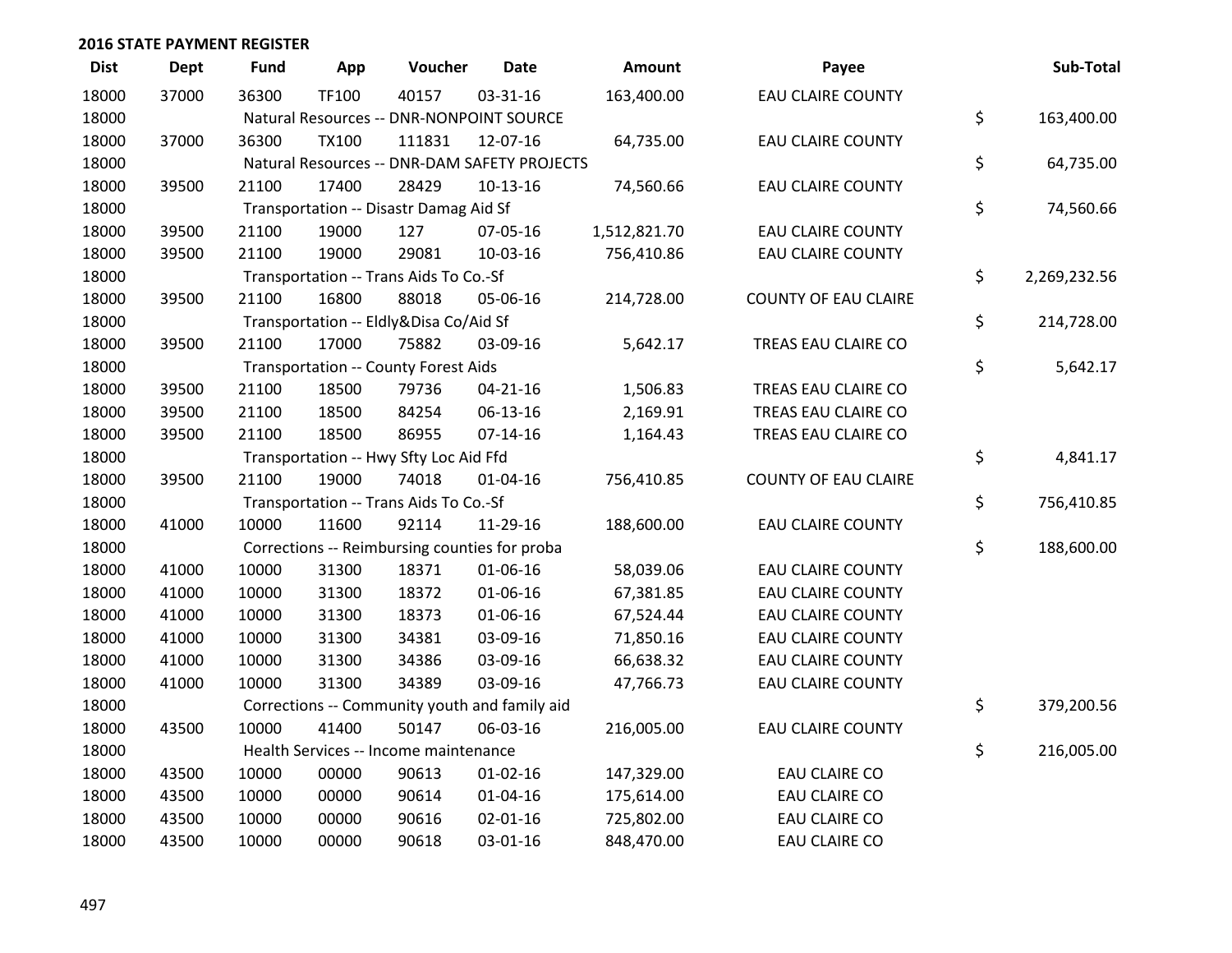| <b>Dist</b> | <b>Dept</b> | <b>Fund</b> | App   | Voucher                                   | <b>Date</b>    | <b>Amount</b> | Payee                    | Sub-Total           |
|-------------|-------------|-------------|-------|-------------------------------------------|----------------|---------------|--------------------------|---------------------|
| 18000       | 43500       | 10000       | 00000 | 90622                                     | $04 - 01 - 16$ | 1,242,416.00  | <b>EAU CLAIRE CO</b>     |                     |
| 18000       | 43500       | 10000       | 00000 | 90624                                     | 05-02-16       | 758,179.00    | EAU CLAIRE CO            |                     |
| 18000       | 43500       | 10000       | 00000 | 90625                                     | 05-03-16       | 16,940.00     | <b>EAU CLAIRE CO</b>     |                     |
| 18000       | 43500       | 10000       | 00000 | 90627                                     | 06-01-16       | 1,711,779.00  | <b>EAU CLAIRE CO</b>     |                     |
| 18000       | 43500       | 10000       | 00000 | 90628                                     | 06-29-16       | 32,068.00     | EAU CLAIRE CO            |                     |
| 18000       | 43500       | 10000       | 00000 | 90700                                     | $07 - 01 - 16$ | 656,598.00    | <b>EAU CLAIRE CO</b>     |                     |
| 18000       | 43500       | 10000       | 00000 | 90701                                     | 08-01-16       | 2,888,775.00  | <b>EAU CLAIRE CO</b>     |                     |
| 18000       | 43500       | 10000       | 00000 | 90702                                     | 09-01-16       | 569,626.00    | <b>EAU CLAIRE CO</b>     |                     |
| 18000       | 43500       | 10000       | 00000 | 90704                                     | 10-01-16       | 1,493,677.00  | EAU CLAIRE CO            |                     |
| 18000       | 43500       | 10000       | 00000 | 90705                                     | 11-01-16       | 516,358.00    | EAU CLAIRE CO            |                     |
| 18000       | 43500       | 10000       | 00000 | 90706                                     | 12-01-16       | 1,485,523.00  | EAU CLAIRE CO            |                     |
| 18000       |             |             |       | Health Services -- State/Fed Aids         |                |               |                          | \$<br>13,269,154.00 |
| 18000       | 45500       | 10000       | 22100 | 14309                                     | $07 - 22 - 16$ | 5,120.00      | <b>EAU CLAIRE COUNTY</b> |                     |
| 18000       |             |             |       | Justice -- Crime laboratories, DNA        |                |               |                          | \$<br>5,120.00      |
| 18000       | 45500       | 10000       | 22500 | 6346                                      | $02 - 16 - 16$ | 28,896.00     | <b>EAU CLAIRE COUNTY</b> |                     |
| 18000       |             |             |       | Justice -- Drug crimes enforcement, local |                |               |                          | \$<br>28,896.00     |
| 18000       | 45500       | 10000       | 23100 | 20970                                     | 12-20-16       | 14,880.00     | <b>EAU CLAIRE COUNTY</b> |                     |
| 18000       |             |             |       | Justice -- Law enforcement train, local   |                |               |                          | \$<br>14,880.00     |
| 18000       | 45500       | 10000       | 25100 | 6705                                      | $02 - 25 - 16$ | 10,438.00     | <b>EAU CLAIRE COUNTY</b> |                     |
| 18000       | 45500       | 10000       | 25100 | 9634                                      | 05-09-16       | 10,440.00     | <b>EAU CLAIRE COUNTY</b> |                     |
| 18000       | 45500       | 10000       | 25100 | 10029                                     | 05-19-16       | 2,078.19      | <b>EAU CLAIRE COUNTY</b> |                     |
| 18000       | 45500       | 10000       | 25100 | 14864                                     | 08-04-16       | 10,440.00     | <b>EAU CLAIRE COUNTY</b> |                     |
| 18000       | 45500       | 10000       | 25100 | 19101                                     | 11-09-16       | 10,440.00     | <b>EAU CLAIRE COUNTY</b> |                     |
| 18000       |             |             |       | Justice -- Federal aid, local assistance  |                |               |                          | \$<br>43,836.19     |
| 18000       | 45500       | 10000       | 27100 | 6085                                      | 02-08-16       | 29,628.95     | <b>EAU CLAIRE COUNTY</b> |                     |
| 18000       | 45500       | 10000       | 27100 | 13039                                     | 06-28-16       | 23,654.82     | <b>EAU CLAIRE COUNTY</b> |                     |
| 18000       | 45500       | 10000       | 27100 | 14752                                     | 08-04-16       | 26,251.42     | <b>EAU CLAIRE COUNTY</b> |                     |
| 18000       | 45500       | 10000       | 27100 | 18832                                     | 11-08-16       | 26,943.53     | <b>EAU CLAIRE COUNTY</b> |                     |
| 18000       |             |             |       | Justice -- Alt prosecution alcohol drugs  |                |               |                          | \$<br>106,478.72    |
| 18000       | 45500       | 10000       | 53200 | 7593                                      | 03-14-16       | 49,028.48     | <b>EAU CLAIRE COUNTY</b> |                     |
| 18000       | 45500       | 10000       | 53200 | 14423                                     | 07-22-16       | 44,384.77     | <b>EAU CLAIRE COUNTY</b> |                     |
| 18000       |             |             |       | Justice -- Crime victim witness assist    |                |               |                          | \$<br>93,413.25     |
| 18000       | 45500       | 10000       | 54200 | 7287                                      | 03-07-16       | 11,911.00     | <b>EAU CLAIRE COUNTY</b> |                     |
| 18000       | 45500       | 10000       | 54200 | 9376                                      | 05-09-16       | 4,161.00      | <b>EAU CLAIRE COUNTY</b> |                     |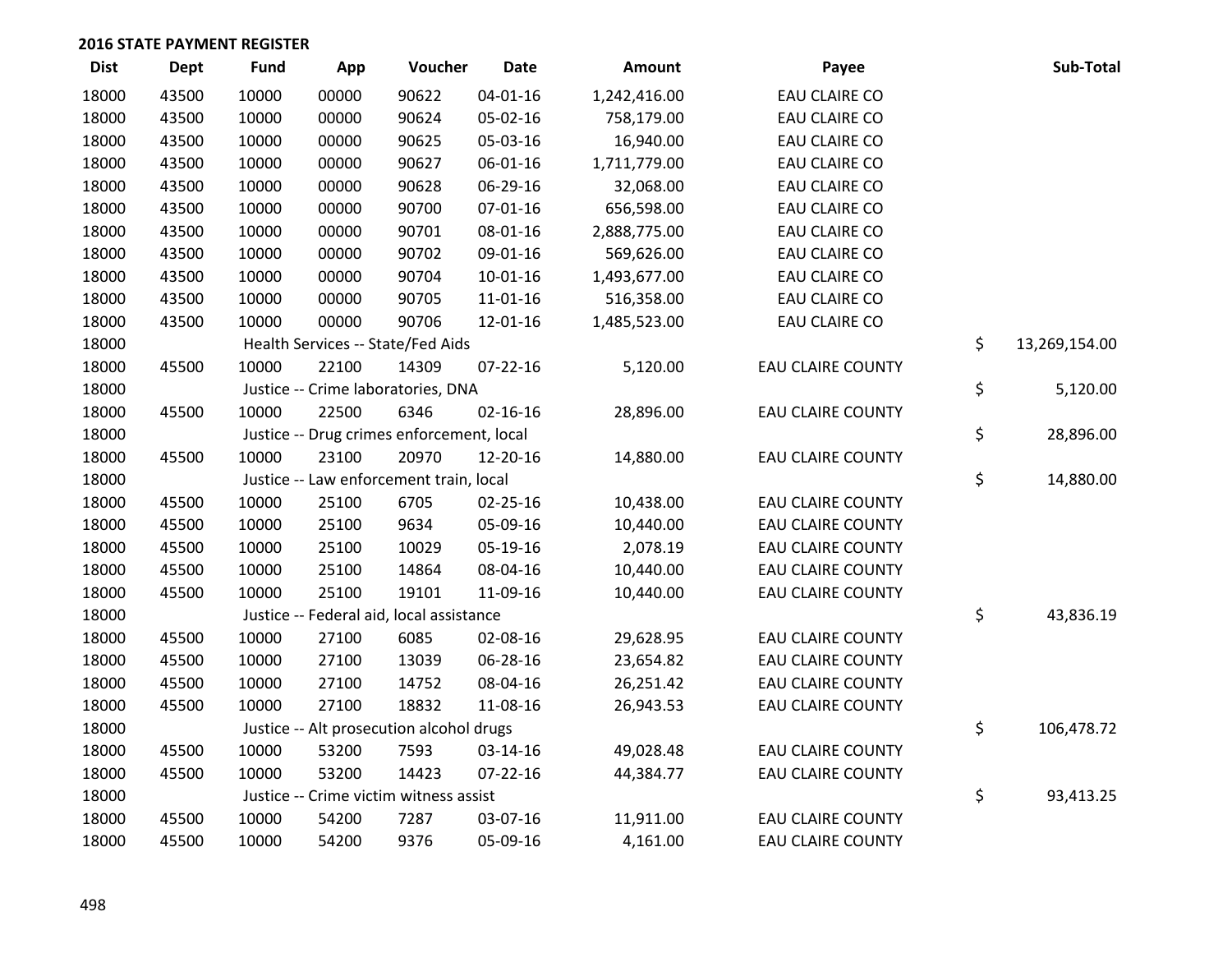| <b>Dist</b> | <b>Dept</b> | <b>Fund</b> | App   | Voucher                                           | <b>Date</b>                                        | Amount     | Payee                    | Sub-Total        |
|-------------|-------------|-------------|-------|---------------------------------------------------|----------------------------------------------------|------------|--------------------------|------------------|
| 18000       | 45500       | 10000       | 54200 | 9929                                              | $05-12-16$                                         | 14,072.00  | <b>EAU CLAIRE COUNTY</b> |                  |
| 18000       | 45500       | 10000       | 54200 | 14616                                             | $07 - 27 - 16$                                     | 14,544.00  | <b>EAU CLAIRE COUNTY</b> |                  |
| 18000       | 45500       | 10000       | 54200 | 16087                                             | 09-07-16                                           | 4,645.00   | <b>EAU CLAIRE COUNTY</b> |                  |
| 18000       | 45500       | 10000       | 54200 | 18564                                             | 10-28-16                                           | 30,318.00  | <b>EAU CLAIRE COUNTY</b> |                  |
| 18000       | 45500       | 10000       | 54200 | 19504                                             | $11 - 17 - 16$                                     | 40,266.00  | <b>EAU CLAIRE COUNTY</b> |                  |
| 18000       |             |             |       | Justice -- Federal aid, victim assistance         |                                                    |            |                          | \$<br>119,917.00 |
| 18000       | 45500       | 10000       | 54300 | 15977                                             | 08-30-16                                           | 2,294.12   | <b>EAU CLAIRE COUNTY</b> |                  |
| 18000       | 45500       | 10000       | 54300 | 16486                                             | 09-13-16                                           | 2,000.00   | <b>EAU CLAIRE COUNTY</b> |                  |
| 18000       | 45500       | 10000       | 54300 | 17154                                             | 09-29-16                                           | 2,158.00   | <b>EAU CLAIRE COUNTY</b> |                  |
| 18000       |             |             |       | Justice -- Federal aid, state operations          |                                                    |            |                          | \$<br>6,452.12   |
| 18000       | 46500       | 10000       | 30800 | 6664                                              | 03-01-16                                           | 381.00     | <b>EAU CLAIRE COUNTY</b> |                  |
| 18000       | 46500       | 10000       | 30800 | 13380                                             | 07-25-16                                           | 7,298.29   | <b>EAU CLAIRE COUNTY</b> |                  |
| 18000       |             |             |       |                                                   | Military Affairs -- Emergency response equipment   |            |                          | \$<br>7,679.29   |
| 18000       | 46500       | 10000       | 33700 | 12921                                             | $07 - 20 - 16$                                     | 9,249.00   | <b>EAU CLAIRE COUNTY</b> |                  |
| 18000       |             |             |       | Military Affairs -- Local emer planning grants    |                                                    |            |                          | \$<br>9,249.00   |
| 18000       | 46500       | 10000       | 34200 | 5032                                              | $01-27-16$                                         | 27,233.82  | <b>EAU CLAIRE COUNTY</b> |                  |
| 18000       | 46500       | 10000       | 34200 | 5582                                              | 02-04-16                                           | 8,854.50   | <b>EAU CLAIRE COUNTY</b> |                  |
| 18000       | 46500       | 10000       | 34200 | 13860                                             | 08-16-16                                           | 21,401.31  | <b>EAU CLAIRE COUNTY</b> |                  |
| 18000       |             |             |       | Military Affairs -- Federal aid, local assistance |                                                    |            |                          | \$<br>57,489.63  |
| 18000       | 46500       | 10000       | 35000 | 6003                                              | 02-19-16                                           | 18,000.00  | <b>EAU CLAIRE COUNTY</b> |                  |
| 18000       | 46500       | 10000       | 35000 | 7419                                              | 03-30-16                                           | 2,000.00   | <b>EAU CLAIRE COUNTY</b> |                  |
| 18000       | 46500       | 10000       | 35000 | 8196                                              | 04-05-16                                           | 3,000.00   | <b>EAU CLAIRE COUNTY</b> |                  |
| 18000       | 46500       | 10000       | 35000 | 14072                                             | 08-19-16                                           | 225,000.00 | <b>EAU CLAIRE COUNTY</b> |                  |
| 18000       | 46500       | 10000       | 35000 | 17938                                             | $11 - 14 - 16$                                     | 9,500.00   | <b>EAU CLAIRE COUNTY</b> |                  |
| 18000       |             |             |       |                                                   | Military Affairs -- Federal aid, homeland security |            |                          | \$<br>257,500.00 |
| 18000       | 48500       | 15200       | 12700 | 7767                                              | 03-04-16                                           | 650.00     | <b>EAU CLAIRE COUNTY</b> |                  |
| 18000       | 48500       | 15200       | 12700 | 13962                                             | 06-30-16                                           | 650.00     | <b>EAU CLAIRE COUNTY</b> |                  |
| 18000       |             |             |       | Veterans Affairs -- Grants to counties            |                                                    |            |                          | \$<br>1,300.00   |
| 18000       | 48500       | 58200       | 26700 | 7767                                              | 03-04-16                                           | 2,925.00   | <b>EAU CLAIRE COUNTY</b> |                  |
| 18000       | 48500       | 58200       | 26700 | 13962                                             | 06-30-16                                           | 2,925.00   | <b>EAU CLAIRE COUNTY</b> |                  |
| 18000       | 48500       | 58300       | 37000 | 7767                                              | 03-04-16                                           | 2,925.00   | <b>EAU CLAIRE COUNTY</b> |                  |
| 18000       | 48500       | 58300       | 37000 | 13962                                             | 06-30-16                                           | 2,925.00   | <b>EAU CLAIRE COUNTY</b> |                  |
| 18000       |             |             |       | Veterans Affairs -- County grants                 |                                                    |            |                          | \$<br>11,700.00  |
| 18000       | 50500       | 10000       | 15500 | 9570                                              | 01-28-16                                           | 40,978.70  | <b>EAU CLAIRE COUNTY</b> |                  |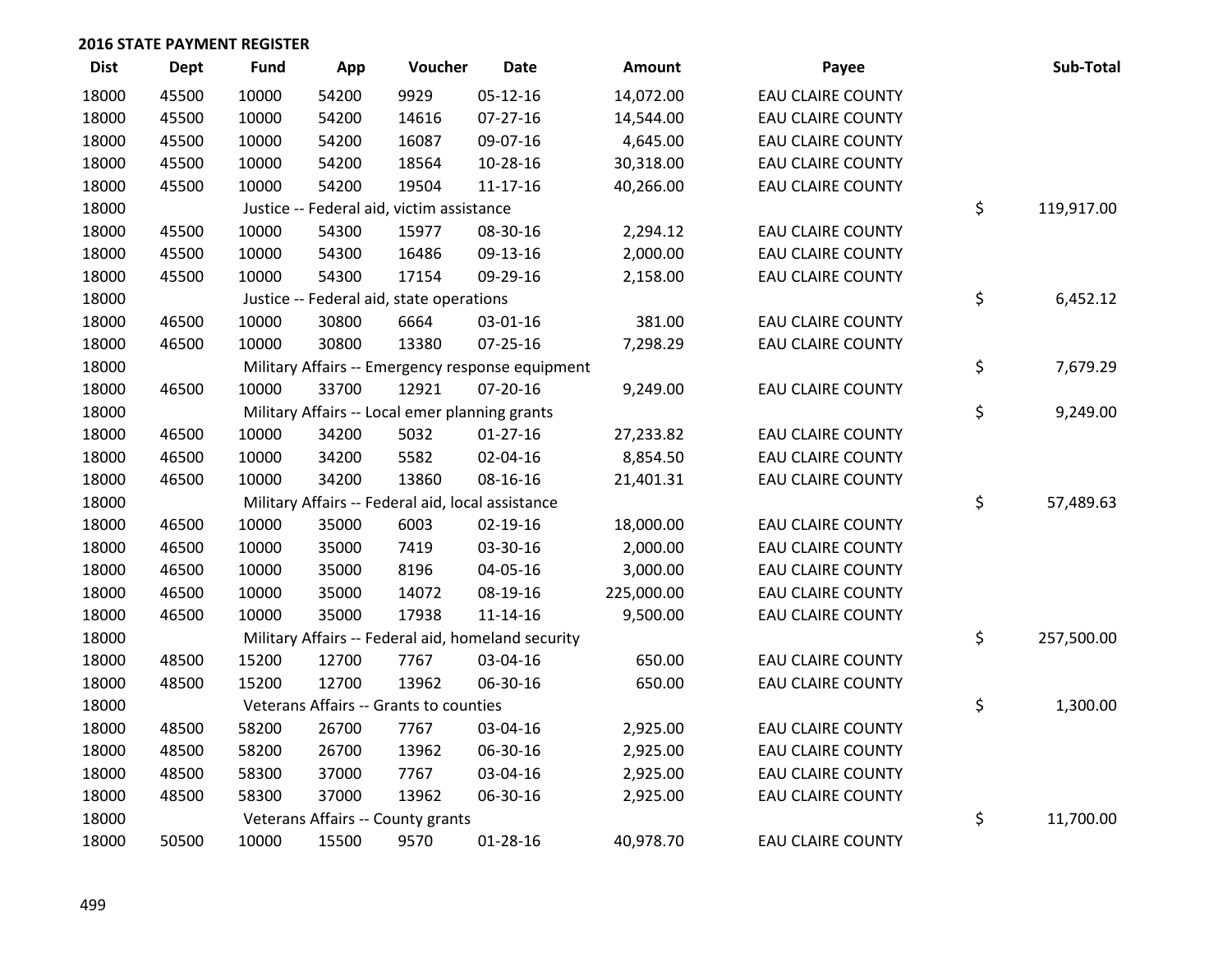| <b>Dist</b> | <b>Dept</b> | <b>Fund</b> | App                    | Voucher                                         | <b>Date</b>                                    | Amount       | Payee                    | Sub-Total          |
|-------------|-------------|-------------|------------------------|-------------------------------------------------|------------------------------------------------|--------------|--------------------------|--------------------|
| 18000       | 50500       | 10000       | 15500                  | 15225                                           | 03-29-16                                       | 12,317.06    | <b>EAU CLAIRE COUNTY</b> |                    |
| 18000       | 50500       | 10000       | 15500                  | 16292                                           | 04-14-16                                       | 3,256.05     | <b>EAU CLAIRE COUNTY</b> |                    |
| 18000       | 50500       | 10000       | 15500                  | 20734                                           | 05-31-16                                       | 4,772.08     | <b>EAU CLAIRE COUNTY</b> |                    |
| 18000       | 50500       | 10000       | 15500                  | 23202                                           | 06-29-16                                       | 9,692.68     | <b>EAU CLAIRE COUNTY</b> |                    |
| 18000       | 50500       | 10000       | 15500                  | 24388                                           | $07 - 15 - 16$                                 | 5,603.95     | <b>EAU CLAIRE COUNTY</b> |                    |
| 18000       | 50500       | 10000       | 15500                  | 27508                                           | 08-16-16                                       | 8,253.79     | <b>EAU CLAIRE COUNTY</b> |                    |
| 18000       | 50500       | 10000       | 15500                  | 29939                                           | 09-14-16                                       | 6,914.85     | <b>EAU CLAIRE COUNTY</b> |                    |
| 18000       | 50500       | 10000       | 15500                  | 32624                                           | $10-14-16$                                     | 18,312.84    | <b>EAU CLAIRE COUNTY</b> |                    |
| 18000       | 50500       | 10000       | 15500                  | 35171                                           | $11 - 15 - 16$                                 | 19,540.98    | <b>EAU CLAIRE COUNTY</b> |                    |
| 18000       | 50500       | 10000       | 15500                  | 35185                                           | $11 - 17 - 16$                                 | 2,835.76     | <b>EAU CLAIRE COUNTY</b> |                    |
| 18000       |             |             |                        | Administration -- Federal aid, local assistance |                                                |              |                          | \$<br>132,478.74   |
| 18000       | 50500       | 23500       | 37100                  | 9570                                            | 01-28-16                                       | 2,351.65     | <b>EAU CLAIRE COUNTY</b> |                    |
| 18000       | 50500       | 23500       | 37100                  | 15225                                           | 03-29-16                                       | 11,741.43    | <b>EAU CLAIRE COUNTY</b> |                    |
| 18000       | 50500       | 23500       | 37100                  | 16292                                           | 04-14-16                                       | 13,044.28    | <b>EAU CLAIRE COUNTY</b> |                    |
| 18000       | 50500       | 23500       | 37100                  | 20734                                           | 05-31-16                                       | 11,925.32    | <b>EAU CLAIRE COUNTY</b> |                    |
| 18000       | 50500       | 23500       | 37100                  | 23202                                           | 06-29-16                                       | 6,537.47     | <b>EAU CLAIRE COUNTY</b> |                    |
| 18000       | 50500       | 23500       | 37100                  | 24388                                           | $07 - 15 - 16$                                 | 5,719.77     | <b>EAU CLAIRE COUNTY</b> |                    |
| 18000       | 50500       | 23500       | 37100                  | 27508                                           | 08-16-16                                       | 7,977.39     | <b>EAU CLAIRE COUNTY</b> |                    |
| 18000       | 50500       | 23500       | 37100                  | 29939                                           | 09-14-16                                       | 9,076.15     | <b>EAU CLAIRE COUNTY</b> |                    |
| 18000       | 50500       | 23500       | 37100                  | 32624                                           | $10-14-16$                                     | 6,881.53     | <b>EAU CLAIRE COUNTY</b> |                    |
| 18000       | 50500       | 23500       | 37100                  | 35185                                           | $11 - 17 - 16$                                 | 419.92       | <b>EAU CLAIRE COUNTY</b> |                    |
| 18000       |             |             |                        |                                                 | Administration -- Low-income assistance grants |              |                          | \$<br>75,674.91    |
| 18000       | 50500       | 26900       | 16600                  | 13210                                           | 03-24-16                                       | 1,000.00     | <b>EAU CLAIRE COUNTY</b> |                    |
| 18000       | 50500       | 26900       | 16600                  | 22443                                           | 07-25-16                                       | 25,000.00    | <b>EAU CLAIRE COUNTY</b> |                    |
| 18000       |             |             | Administration -- Land |                                                 |                                                |              |                          | \$<br>26,000.00    |
| 18000       | 83500       | 10000       | 10500                  | 5801                                            | $07 - 25 - 16$                                 | 381,060.31   | <b>EAU CLAIRE COUNTY</b> |                    |
| 18000       | 83500       | 10000       | 10500                  | 13321                                           | $11 - 21 - 16$                                 | 1,869,587.60 | <b>EAU CLAIRE COUNTY</b> |                    |
| 18000       |             |             |                        | Revenue -- County and Municipal Aid             |                                                |              |                          | \$<br>2,250,647.91 |
| 18000       | 83500       | 10000       | 10900                  | 7210                                            | $07 - 25 - 16$                                 | 191,033.00   | <b>EAU CLAIRE COUNTY</b> |                    |
| 18000       |             |             |                        | Revenue -- State Aid, Tax Exempt Proprty        |                                                |              |                          | \$<br>191,033.00   |
| 18000       | 83500       | 10000       | 11000                  | 13321                                           | $11 - 21 - 16$                                 | 331,223.93   | <b>EAU CLAIRE COUNTY</b> |                    |
| 18000       |             |             |                        | Revenue -- Public Utility Distribution          |                                                |              |                          | \$<br>331,223.93   |
| 18000       | 83500       | 10000       | 30200                  | 5019                                            | 07-25-16                                       | 984,413.30   | <b>EAU CLAIRE COUNTY</b> |                    |
| 18000       | 83500       | 10000       | 30200                  | 5163                                            | 07-25-16                                       | 4,988,477.46 | <b>EAU CLAIRE COUNTY</b> |                    |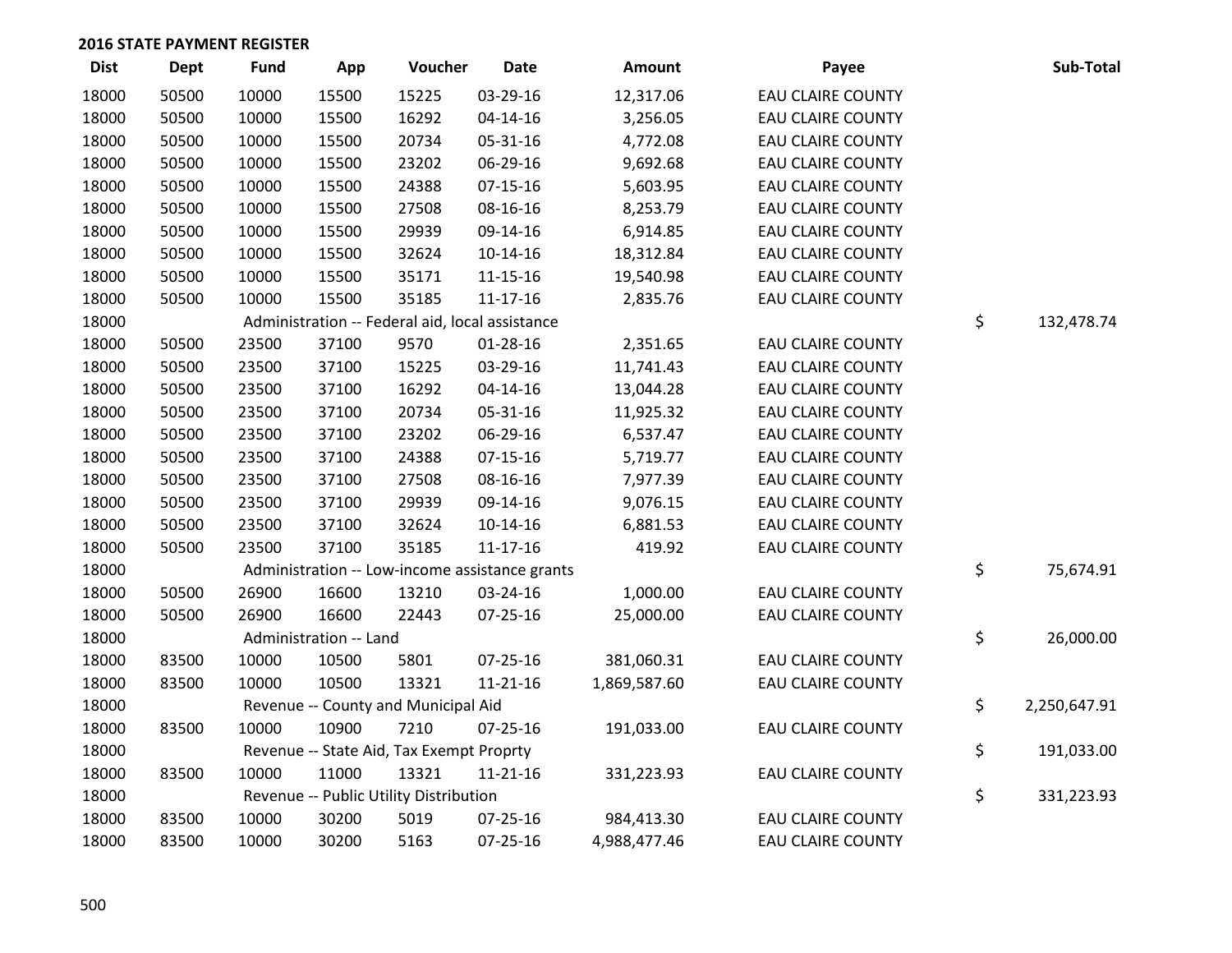| <b>Dist</b> | <b>Dept</b> | <b>Fund</b> | App                                  | Voucher                                             | Date           | <b>Amount</b> | Payee                       | Sub-Total           |
|-------------|-------------|-------------|--------------------------------------|-----------------------------------------------------|----------------|---------------|-----------------------------|---------------------|
| 18000       |             |             |                                      | Revenue -- School Lvy Tx/First Dollar Cr            |                |               |                             | \$<br>5,972,890.76  |
| 18000       | 83500       | 52100       | 36300                                | 3422                                                | 03-28-16       | 1,129,376.68  | <b>EAU CLAIRE COUNTY</b>    |                     |
| 18000       |             |             |                                      | Revenue -- Lottery & Gaming Credit                  |                |               |                             | \$<br>1,129,376.68  |
| 18000       |             |             | <b>District Total Appropriations</b> |                                                     |                |               |                             | \$<br>29,540,139.53 |
| 18002       | 16500       | 10000       | 22500                                | 3831                                                | 06-27-16       | 5,437.75      | <b>TOWN OF BRIDGE CREEK</b> |                     |
| 18002       |             |             |                                      | Safety & Prof Services -- Fire dues distribution    |                |               |                             | \$<br>5,437.75      |
| 18002       | 37000       | 10000       | 50300                                | 45320                                               | $04 - 21 - 16$ | 173.96        | TOWN OF BRIDGE CREEK        |                     |
| 18002       |             |             |                                      | Natural Resources -- Aids in lieu of taxes - gener  |                |               |                             | \$<br>173.96        |
| 18002       | 37000       | 21200       | 16600                                | 63266                                               | 06-20-16       | 1,811.67      | TOWN OF BRIDGE CREEK        |                     |
| 18002       |             |             |                                      | Natural Resources -- Gen program ops-state funds-FR |                |               |                             | \$<br>1,811.67      |
| 18002       | 37000       | 21200       | 57100                                | 63266                                               | 06-20-16       | 8,547.47      | TOWN OF BRIDGE CREEK        |                     |
| 18002       |             |             |                                      | Natural Resources -- ResAids - cnty forst, cl & mfl |                |               |                             | \$<br>8,547.47      |
| 18002       | 37000       | 21200       | 57900                                | 45319                                               | $04 - 21 - 16$ | 1,742.40      | TOWN OF BRIDGE CREEK        |                     |
| 18002       |             |             |                                      | Natural Resources -- Aids in lieu of taxes - sum s  |                |               |                             | \$<br>1,742.40      |
| 18002       | 37000       | 21200       | 58900                                | 102232                                              | 11-18-16       | 2,797.11      | TOWN OF BRIDGE CREEK        |                     |
| 18002       |             |             |                                      | Natural Resources -- Resource aids - distribution o |                |               |                             | \$<br>2,797.11      |
| 18002       | 39500       | 21100       | 19100                                | 669                                                 | 07-05-16       | 37,290.87     | <b>TOWN OF BRIDGE CREEK</b> |                     |
| 18002       | 39500       | 21100       | 19100                                | 29741                                               | 10-03-16       | 37,290.87     | TOWN OF BRIDGE CREEK        |                     |
| 18002       | 39500       | 21100       | 19100                                | 76488                                               | 01-04-16       | 37,290.87     | <b>TOWN OF BRIDGE CREEK</b> |                     |
| 18002       | 39500       | 21100       | 19100                                | 84488                                               | 04-04-16       | 37,290.87     | TOWN OF BRIDGE CREEK        |                     |
| 18002       |             |             |                                      | Transportation -- Trns Aids To Mnc.-Sf              |                |               |                             | \$<br>149,163.48    |
| 18002       | 83500       | 10000       | 10500                                | 5783                                                | $07 - 25 - 16$ | 11,349.01     | <b>TOWN OF BRIDGE CREEK</b> |                     |
| 18002       | 83500       | 10000       | 10500                                | 13303                                               | $11 - 21 - 16$ | 62,971.99     | TOWN OF BRIDGE CREEK        |                     |
| 18002       |             |             |                                      | Revenue -- County and Municipal Aid                 |                |               |                             | \$<br>74,321.00     |
| 18002       | 83500       | 10000       | 10900                                | 7731                                                | $07 - 25 - 16$ | 108.00        | TOWN OF BRIDGE CREEK        |                     |
| 18002       |             |             |                                      | Revenue -- State Aid, Tax Exempt Proprty            |                |               |                             | \$<br>108.00        |
| 18002       | 83500       | 10000       | 11000                                | 13303                                               | $11 - 21 - 16$ | 4,625.95      | TOWN OF BRIDGE CREEK        |                     |
| 18002       |             |             |                                      | Revenue -- Public Utility Distribution              |                |               |                             | \$<br>4,625.95      |
| 18002       |             |             | <b>District Total Appropriations</b> |                                                     |                |               |                             | \$<br>248,728.79    |
| 18004       | 16500       | 10000       | 22500                                | 5170                                                | 07-07-16       | 5,716.40      | <b>TOWN OF BRUNSWICK</b>    |                     |
| 18004       |             |             |                                      | Safety & Prof Services -- Fire dues distribution    |                |               |                             | \$<br>5,716.40      |
| 18004       | 37000       | 10000       | 50300                                | 29088                                               | $02 - 12 - 16$ | 9,875.92      | TOWN OF BRUNSWICK           |                     |
| 18004       | 37000       | 10000       | 50300                                | 46184                                               | $04 - 21 - 16$ | 124.29        | <b>TOWN OF BRUNSWICK</b>    |                     |
| 18004       |             |             |                                      | Natural Resources -- Aids in lieu of taxes - gener  |                |               |                             | \$<br>10,000.21     |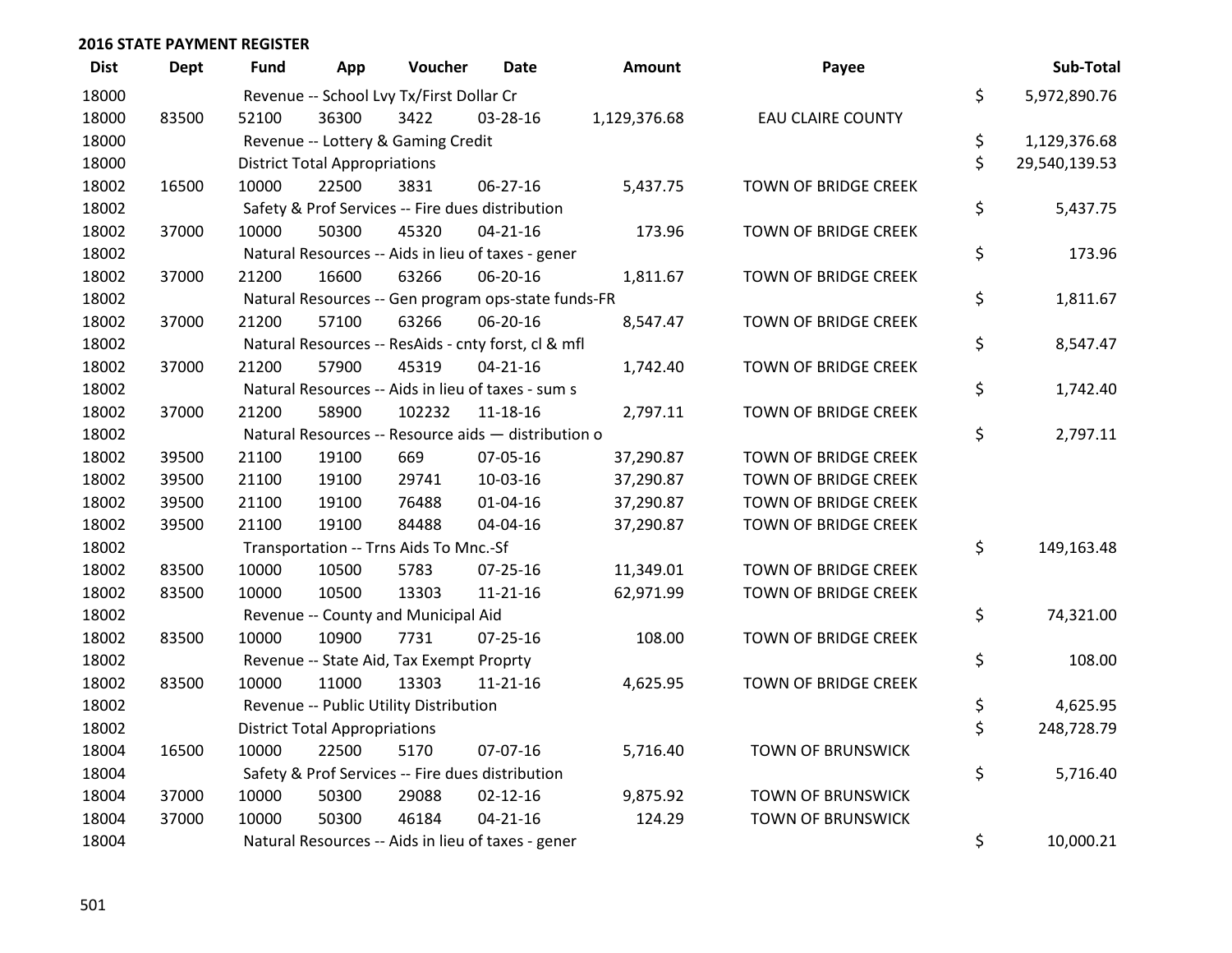| <b>Dist</b> | <b>Dept</b> | <b>Fund</b> | App                                  | Voucher                                             | <b>Date</b>    | Amount    | Payee                    | Sub-Total        |
|-------------|-------------|-------------|--------------------------------------|-----------------------------------------------------|----------------|-----------|--------------------------|------------------|
| 18004       | 37000       | 21200       | 16600                                | 63267                                               | 06-20-16       | 516.25    | <b>TOWN OF BRUNSWICK</b> |                  |
| 18004       |             |             |                                      | Natural Resources -- Gen program ops-state funds-FR |                |           |                          | \$<br>516.25     |
| 18004       | 37000       | 21200       | 57100                                | 63267                                               | 06-20-16       | 236.86    | <b>TOWN OF BRUNSWICK</b> |                  |
| 18004       |             |             |                                      | Natural Resources -- ResAids - cnty forst, cl & mfl |                |           |                          | \$<br>236.86     |
| 18004       | 37000       | 21200       | 58900                                | 102233                                              | $11 - 18 - 16$ | 629.88    | <b>TOWN OF BRUNSWICK</b> |                  |
| 18004       |             |             |                                      | Natural Resources -- Resource aids - distribution o |                |           |                          | \$<br>629.88     |
| 18004       | 39500       | 21100       | 19100                                | 670                                                 | 07-05-16       | 26,027.64 | <b>TOWN OF BRUNSWICK</b> |                  |
| 18004       | 39500       | 21100       | 19100                                | 29742                                               | 10-03-16       | 26,027.64 | <b>TOWN OF BRUNSWICK</b> |                  |
| 18004       | 39500       | 21100       | 19100                                | 76489                                               | 01-04-16       | 26,027.64 | <b>TOWN OF BRUNSWICK</b> |                  |
| 18004       | 39500       | 21100       | 19100                                | 84489                                               | 04-04-16       | 26,027.64 | <b>TOWN OF BRUNSWICK</b> |                  |
| 18004       |             |             |                                      | Transportation -- Trns Aids To Mnc.-Sf              |                |           |                          | \$<br>104,110.56 |
| 18004       | 83500       | 10000       | 10500                                | 5784                                                | $07 - 25 - 16$ | 8,209.29  | <b>TOWN OF BRUNSWICK</b> |                  |
| 18004       | 83500       | 10000       | 10500                                | 13304                                               | $11 - 21 - 16$ | 45,011.21 | <b>TOWN OF BRUNSWICK</b> |                  |
| 18004       |             |             |                                      | Revenue -- County and Municipal Aid                 |                |           |                          | \$<br>53,220.50  |
| 18004       | 83500       | 10000       | 10900                                | 7732                                                | $07 - 25 - 16$ | 79.00     | <b>TOWN OF BRUNSWICK</b> |                  |
| 18004       |             |             |                                      | Revenue -- State Aid, Tax Exempt Proprty            |                |           |                          | \$<br>79.00      |
| 18004       | 83500       | 10000       | 11000                                | 13304                                               | $11 - 21 - 16$ | 1,567.65  | <b>TOWN OF BRUNSWICK</b> |                  |
| 18004       |             |             |                                      | Revenue -- Public Utility Distribution              |                |           |                          | \$<br>1,567.65   |
| 18004       | 83500       | 52100       | 36300                                | 3035                                                | 03-28-16       | 6,567.12  | <b>TOWN OF BRUNSWICK</b> |                  |
| 18004       |             |             |                                      | Revenue -- Lottery & Gaming Credit                  |                |           |                          | \$<br>6,567.12   |
| 18004       |             |             | <b>District Total Appropriations</b> |                                                     |                |           |                          | \$<br>182,644.43 |
| 18006       | 16500       | 10000       | 22500                                | 5171                                                | 07-07-16       | 2,331.97  | TOWN OF CLEAR CREEK      |                  |
| 18006       |             |             |                                      | Safety & Prof Services -- Fire dues distribution    |                |           |                          | \$<br>2,331.97   |
| 18006       | 37000       | 21200       | 16600                                | 63268                                               | 06-20-16       | 282.63    | TOWN OF CLEAR CREEK      |                  |
| 18006       |             |             |                                      | Natural Resources -- Gen program ops-state funds-FR |                |           |                          | \$<br>282.63     |
| 18006       | 37000       | 21200       | 57100                                | 63268                                               | 06-20-16       | 141.20    | TOWN OF CLEAR CREEK      |                  |
| 18006       |             |             |                                      | Natural Resources -- ResAids - cnty forst, cl & mfl |                |           |                          | \$<br>141.20     |
| 18006       | 37000       | 21200       | 58900                                | 102234                                              | 11-18-16       | 1,042.85  | TOWN OF CLEAR CREEK      |                  |
| 18006       |             |             |                                      | Natural Resources -- Resource aids - distribution o |                |           |                          | \$<br>1,042.85   |
| 18006       | 39500       | 21100       | 19100                                | 671                                                 | 07-05-16       | 17,649.03 | TOWN OF CLEAR CREEK      |                  |
| 18006       | 39500       | 21100       | 19100                                | 29743                                               | 10-03-16       | 17,649.03 | TOWN OF CLEAR CREEK      |                  |
| 18006       |             |             |                                      | Transportation -- Trns Aids To Mnc.-Sf              |                |           |                          | \$<br>35,298.06  |
| 18006       | 39500       | 21100       | 17400                                | 78757                                               | $04 - 11 - 16$ | 11,062.50 | TREAS TN CLEAR CREEK     |                  |
| 18006       |             |             |                                      | Transportation -- Disastr Damag Aid Sf              |                |           |                          | \$<br>11,062.50  |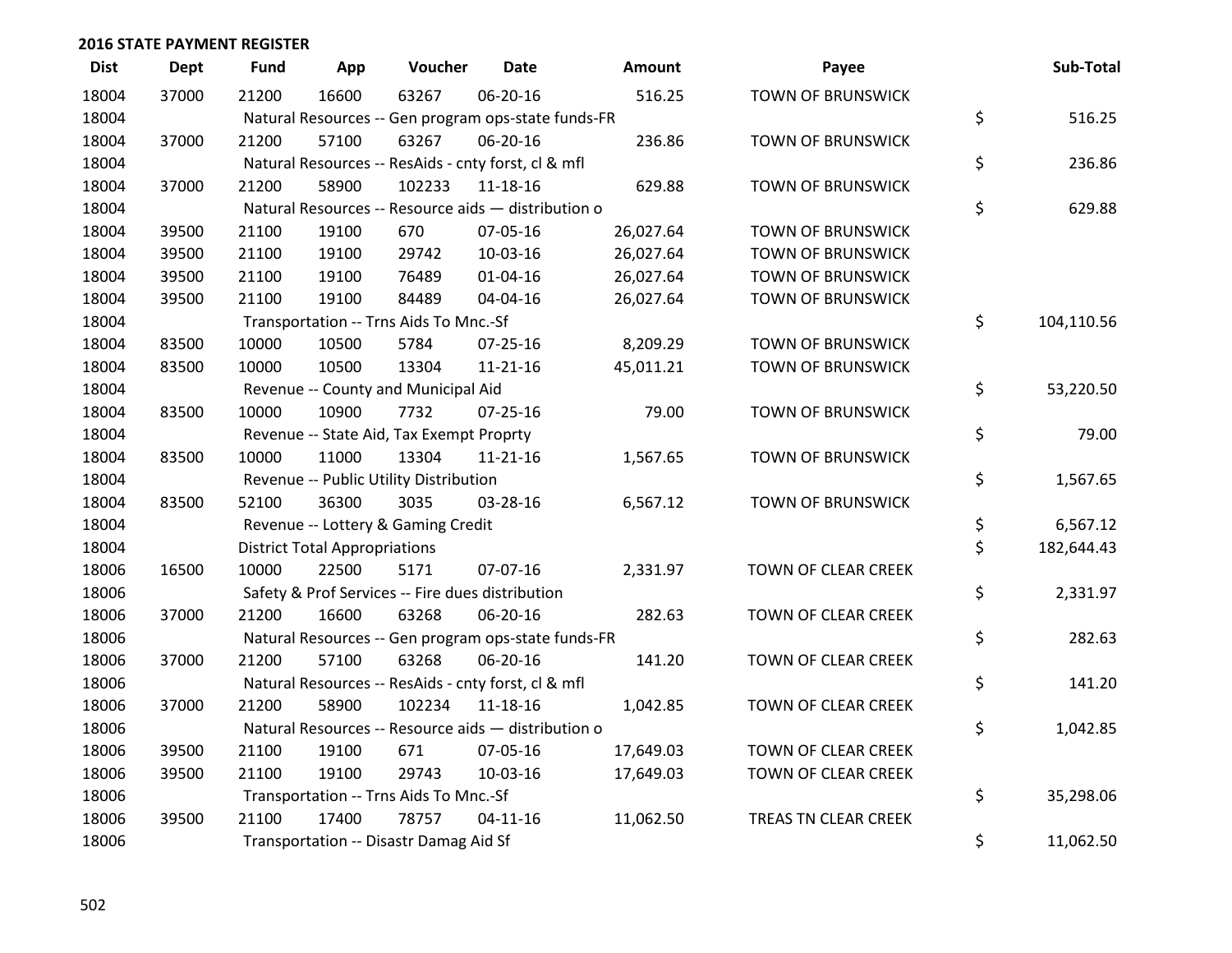| <b>Dist</b> | <b>Dept</b> | <b>Fund</b> | App                                  | Voucher                                  | Date                                                | Amount    | Payee                  | Sub-Total        |
|-------------|-------------|-------------|--------------------------------------|------------------------------------------|-----------------------------------------------------|-----------|------------------------|------------------|
| 18006       | 39500       | 21100       | 19100                                | 76490                                    | $01 - 04 - 16$                                      | 17,649.03 | TOWN OF CLEAR CREEK    |                  |
| 18006       | 39500       | 21100       | 19100                                | 84490                                    | 04-04-16                                            | 17,649.03 | TOWN OF CLEAR CREEK    |                  |
| 18006       |             |             |                                      | Transportation -- Trns Aids To Mnc.-Sf   |                                                     |           |                        | \$<br>35,298.06  |
| 18006       | 83500       | 10000       | 10500                                | 5785                                     | 07-25-16                                            | 5,255.51  | TOWN OF CLEAR CREEK    |                  |
| 18006       | 83500       | 10000       | 10500                                | 13305                                    | $11 - 21 - 16$                                      | 29,781.25 | TOWN OF CLEAR CREEK    |                  |
| 18006       |             |             |                                      | Revenue -- County and Municipal Aid      |                                                     |           |                        | \$<br>35,036.76  |
| 18006       | 83500       | 10000       | 10900                                | 7733                                     | $07 - 25 - 16$                                      | 15.00     | TOWN OF CLEAR CREEK    |                  |
| 18006       |             |             |                                      | Revenue -- State Aid, Tax Exempt Proprty |                                                     |           |                        | \$<br>15.00      |
| 18006       |             |             | <b>District Total Appropriations</b> |                                          |                                                     |           |                        | \$<br>120,509.03 |
| 18008       | 16500       | 10000       | 22500                                | 3832                                     | 06-27-16                                            | 2,522.11  | TOWN OF DRAMMEN        |                  |
| 18008       |             |             |                                      |                                          | Safety & Prof Services -- Fire dues distribution    |           |                        | \$<br>2,522.11   |
| 18008       | 37000       | 21200       | 16600                                | 63269                                    | 06-20-16                                            | 840.70    | TOWN OF DRAMMEN        |                  |
| 18008       |             |             |                                      |                                          | Natural Resources -- Gen program ops-state funds-FR |           |                        | \$<br>840.70     |
| 18008       | 37000       | 21200       | 57100                                | 63269                                    | 06-20-16                                            | 396.37    | TOWN OF DRAMMEN        |                  |
| 18008       |             |             |                                      |                                          | Natural Resources -- ResAids - cnty forst, cl & mfl |           |                        | \$<br>396.37     |
| 18008       | 37000       | 21200       | 58900                                | 102235                                   | 11-18-16                                            | 3,234.86  | TOWN OF DRAMMEN        |                  |
| 18008       |             |             |                                      |                                          | Natural Resources -- Resource aids - distribution o |           |                        | \$<br>3,234.86   |
| 18008       | 39500       | 21100       | 19100                                | 672                                      | 07-05-16                                            | 16,614.09 | <b>TOWN OF DRAMMEN</b> |                  |
| 18008       | 39500       | 21100       | 19100                                | 29744                                    | 10-03-16                                            | 16,614.09 | TOWN OF DRAMMEN        |                  |
| 18008       |             |             |                                      | Transportation -- Trns Aids To Mnc.-Sf   |                                                     |           |                        | \$<br>33,228.18  |
| 18008       | 39500       | 21100       | 17400                                | 78758                                    | $04 - 11 - 16$                                      | 4,100.84  | TREAS TN DRAMMEN       |                  |
| 18008       |             |             |                                      | Transportation -- Disastr Damag Aid Sf   |                                                     |           |                        | \$<br>4,100.84   |
| 18008       | 39500       | 21100       | 19100                                | 76491                                    | $01 - 04 - 16$                                      | 16,614.09 | TOWN OF DRAMMEN        |                  |
| 18008       | 39500       | 21100       | 19100                                | 84491                                    | 04-04-16                                            | 16,614.09 | TOWN OF DRAMMEN        |                  |
| 18008       |             |             |                                      | Transportation -- Trns Aids To Mnc.-Sf   |                                                     |           |                        | \$<br>33,228.18  |
| 18008       | 83500       | 10000       | 10500                                | 5786                                     | $07 - 25 - 16$                                      | 3,572.82  | TOWN OF DRAMMEN        |                  |
| 18008       | 83500       | 10000       | 10500                                | 13306                                    | 11-21-16                                            | 20,025.49 | TOWN OF DRAMMEN        |                  |
| 18008       |             |             |                                      | Revenue -- County and Municipal Aid      |                                                     |           |                        | \$<br>23,598.31  |
| 18008       | 83500       | 10000       | 10900                                | 7734                                     | $07 - 25 - 16$                                      | 3.00      | TOWN OF DRAMMEN        |                  |
| 18008       |             |             |                                      | Revenue -- State Aid, Tax Exempt Proprty |                                                     |           |                        | \$<br>3.00       |
| 18008       | 83500       | 10000       | 11000                                | 13306                                    | $11 - 21 - 16$                                      | 229.20    | TOWN OF DRAMMEN        |                  |
| 18008       |             |             |                                      | Revenue -- Public Utility Distribution   |                                                     |           |                        | \$<br>229.20     |
| 18008       | 83500       | 52100       | 36300                                | 3036                                     | 03-29-16                                            | 1,556.28  | TOWN OF DRAMMEN        |                  |
| 18008       |             |             |                                      | Revenue -- Lottery & Gaming Credit       |                                                     |           |                        | \$<br>1,556.28   |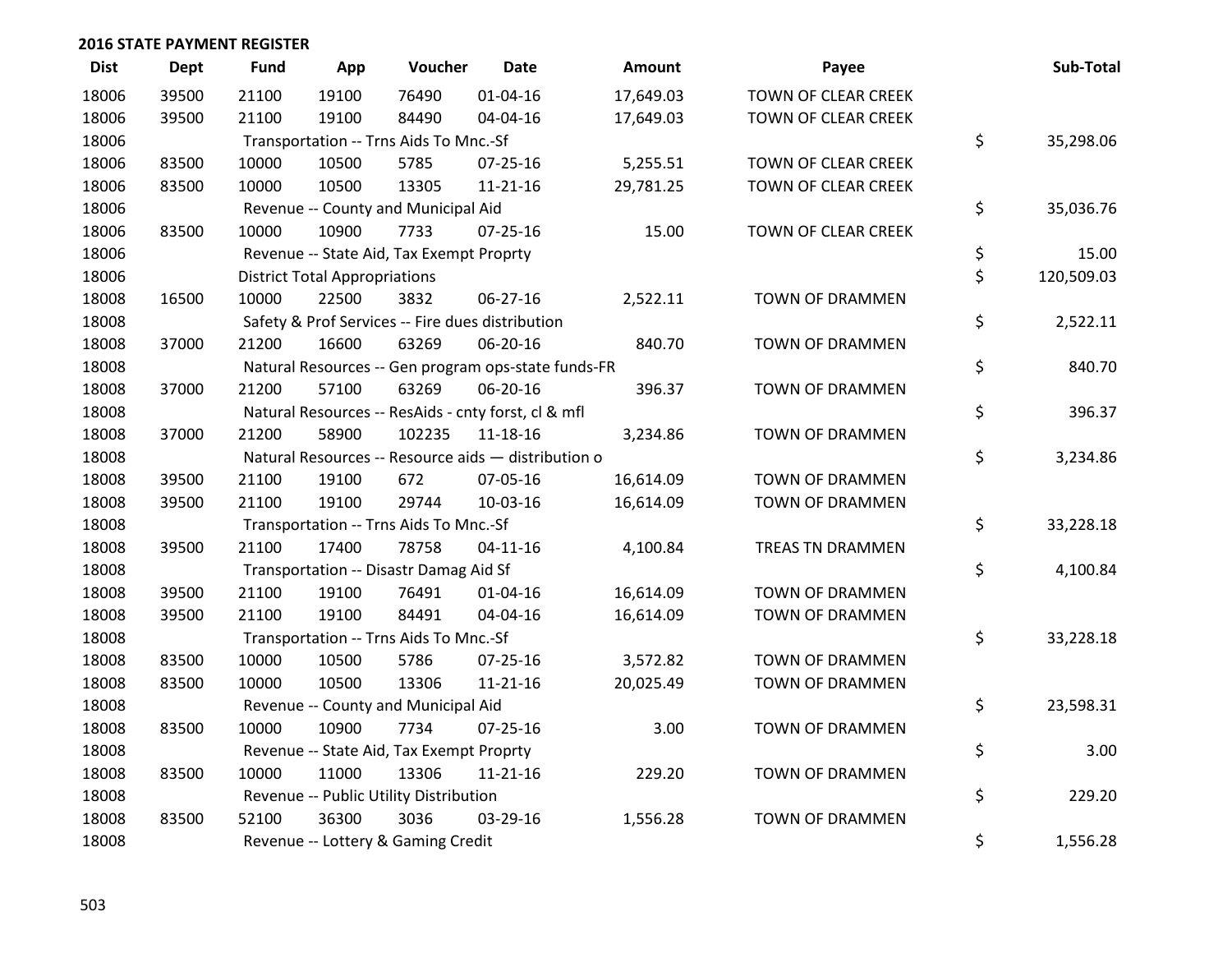| <b>Dist</b> | <b>Dept</b> | <b>Fund</b> | App                                  | Voucher                                  | <b>Date</b>                                         | <b>Amount</b> | Payee                    | Sub-Total        |
|-------------|-------------|-------------|--------------------------------------|------------------------------------------|-----------------------------------------------------|---------------|--------------------------|------------------|
| 18008       |             |             | <b>District Total Appropriations</b> |                                          |                                                     |               |                          | \$<br>102,938.03 |
| 18010       | 16500       | 10000       | 22500                                | 3833                                     | 06-27-16                                            | 747.56        | <b>TOWN OF FAIRCHILD</b> |                  |
| 18010       |             |             |                                      |                                          | Safety & Prof Services -- Fire dues distribution    |               |                          | \$<br>747.56     |
| 18010       | 37000       | 10000       | 50300                                | 45479                                    | $04 - 21 - 16$                                      | 3.74          | TOWN OF FAIRCHILD        |                  |
| 18010       |             |             |                                      |                                          | Natural Resources -- Aids in lieu of taxes - gener  |               |                          | \$<br>3.74       |
| 18010       | 37000       | 21200       | 16600                                | 63270                                    | 06-20-16                                            | 835.69        | <b>TOWN OF FAIRCHILD</b> |                  |
| 18010       |             |             |                                      |                                          | Natural Resources -- Gen program ops-state funds-FR |               |                          | \$<br>835.69     |
| 18010       | 37000       | 21200       | 57100                                | 63270                                    | 06-20-16                                            | 2,814.80      | TOWN OF FAIRCHILD        |                  |
| 18010       |             |             |                                      |                                          | Natural Resources -- ResAids - cnty forst, cl & mfl |               |                          | \$<br>2,814.80   |
| 18010       | 37000       | 21200       | 58900                                | 102236                                   | 11-18-16                                            | 295.07        | TOWN OF FAIRCHILD        |                  |
| 18010       |             |             |                                      |                                          | Natural Resources -- Resource aids - distribution o |               |                          | \$<br>295.07     |
| 18010       | 39500       | 21100       | 19100                                | 673                                      | 07-05-16                                            | 15,628.69     | <b>TOWN OF FAIRCHILD</b> |                  |
| 18010       | 39500       | 21100       | 19100                                | 29745                                    | 10-03-16                                            | 15,628.71     | TOWN OF FAIRCHILD        |                  |
| 18010       |             |             |                                      | Transportation -- Trns Aids To Mnc.-Sf   |                                                     |               |                          | \$<br>31,257.40  |
| 18010       | 39500       | 21100       | 17400                                | 81841                                    | 05-16-16                                            | 24,489.75     | TREAS TN FAIRCHILD       |                  |
| 18010       |             |             |                                      | Transportation -- Disastr Damag Aid Sf   |                                                     |               |                          | \$<br>24,489.75  |
| 18010       | 39500       | 21100       | 19100                                | 76492                                    | $01 - 04 - 16$                                      | 15,628.69     | TOWN OF FAIRCHILD        |                  |
| 18010       | 39500       | 21100       | 19100                                | 84492                                    | 04-04-16                                            | 15,628.69     | TOWN OF FAIRCHILD        |                  |
| 18010       |             |             |                                      | Transportation -- Trns Aids To Mnc.-Sf   |                                                     |               |                          | \$<br>31,257.38  |
| 18010       | 83500       | 10000       | 10500                                | 5787                                     | 07-25-16                                            | 4,904.17      | TOWN OF FAIRCHILD        |                  |
| 18010       | 83500       | 10000       | 10500                                | 13307                                    | $11 - 21 - 16$                                      | 24,955.23     | TOWN OF FAIRCHILD        |                  |
| 18010       |             |             |                                      | Revenue -- County and Municipal Aid      |                                                     |               |                          | \$<br>29,859.40  |
| 18010       | 83500       | 10000       | 10900                                | 7735                                     | $07 - 25 - 16$                                      | 619.00        | <b>TOWN OF FAIRCHILD</b> |                  |
| 18010       |             |             |                                      | Revenue -- State Aid, Tax Exempt Proprty |                                                     |               |                          | \$<br>619.00     |
| 18010       | 83500       | 10000       | 11000                                | 13307                                    | $11 - 21 - 16$                                      | 2,986.43      | <b>TOWN OF FAIRCHILD</b> |                  |
| 18010       |             |             |                                      | Revenue -- Public Utility Distribution   |                                                     |               |                          | \$<br>2,986.43   |
| 18010       |             |             | <b>District Total Appropriations</b> |                                          |                                                     |               |                          | \$<br>125,166.22 |
| 18012       | 16500       | 10000       | 22500                                | 3834                                     | 06-27-16                                            | 3,520.25      | TOWN OF LINCOLN          |                  |
| 18012       |             |             |                                      |                                          | Safety & Prof Services -- Fire dues distribution    |               |                          | \$<br>3,520.25   |
| 18012       | 37000       | 21200       | 16600                                | 63271                                    | 06-20-16                                            | 1,160.92      | <b>TOWN OF LINCOLN</b>   |                  |
| 18012       |             |             |                                      |                                          | Natural Resources -- Gen program ops-state funds-FR |               |                          | \$<br>1,160.92   |
| 18012       | 37000       | 21200       | 57100                                | 63271                                    | 06-20-16                                            | 1,507.46      | TOWN OF LINCOLN          |                  |
| 18012       |             |             |                                      |                                          | Natural Resources -- ResAids - cnty forst, cl & mfl |               |                          | \$<br>1,507.46   |
| 18012       | 37000       | 21200       | 58900                                | 102237                                   | 11-18-16                                            | 1,459.96      | <b>TOWN OF LINCOLN</b>   |                  |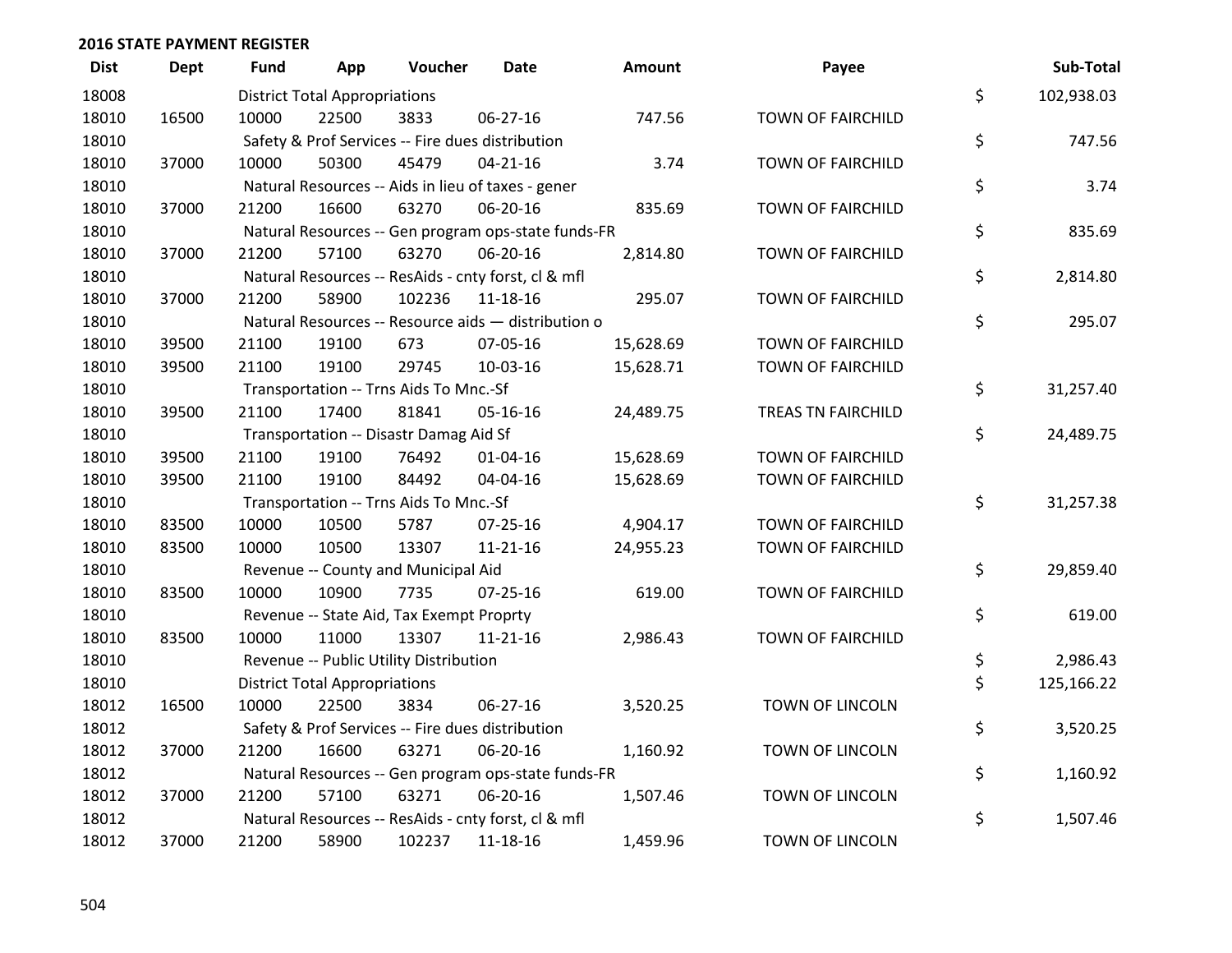| <b>Dist</b> | <b>Dept</b> | <b>Fund</b> | App                                  | Voucher                                  | Date                                                | Amount    | Payee             | Sub-Total        |
|-------------|-------------|-------------|--------------------------------------|------------------------------------------|-----------------------------------------------------|-----------|-------------------|------------------|
| 18012       |             |             |                                      |                                          | Natural Resources -- Resource aids - distribution o |           |                   | \$<br>1,459.96   |
| 18012       | 39500       | 21100       | 19100                                | 674                                      | 07-05-16                                            | 26,407.48 | TOWN OF LINCOLN   |                  |
| 18012       | 39500       | 21100       | 19100                                | 29746                                    | 10-03-16                                            | 26,407.50 | TOWN OF LINCOLN   |                  |
| 18012       | 39500       | 21100       | 19100                                | 76493                                    | $01 - 04 - 16$                                      | 26,407.48 | TOWN OF LINCOLN   |                  |
| 18012       | 39500       | 21100       | 19100                                | 84493                                    | 04-04-16                                            | 26,407.48 | TOWN OF LINCOLN   |                  |
| 18012       |             |             |                                      | Transportation -- Trns Aids To Mnc.-Sf   |                                                     |           |                   | \$<br>105,629.94 |
| 18012       | 83500       | 10000       | 10500                                | 5788                                     | $07 - 25 - 16$                                      | 7,467.08  | TOWN OF LINCOLN   |                  |
| 18012       | 83500       | 10000       | 10500                                | 13308                                    | $11 - 21 - 16$                                      | 40,873.98 | TOWN OF LINCOLN   |                  |
| 18012       |             |             |                                      | Revenue -- County and Municipal Aid      |                                                     |           |                   | \$<br>48,341.06  |
| 18012       | 83500       | 10000       | 10900                                | 7736                                     | $07 - 25 - 16$                                      | 3.00      | TOWN OF LINCOLN   |                  |
| 18012       |             |             |                                      | Revenue -- State Aid, Tax Exempt Proprty |                                                     |           |                   | \$<br>3.00       |
| 18012       | 83500       | 10000       | 11000                                | 13308                                    | $11 - 21 - 16$                                      | 1,505.47  | TOWN OF LINCOLN   |                  |
| 18012       |             |             |                                      | Revenue -- Public Utility Distribution   |                                                     |           |                   | \$<br>1,505.47   |
| 18012       |             |             | <b>District Total Appropriations</b> |                                          |                                                     |           |                   | \$<br>163,128.06 |
| 18014       | 16500       | 10000       | 22500                                | 3835                                     | 06-27-16                                            | 2,976.95  | TOWN OF LUDINGTON |                  |
| 18014       |             |             |                                      |                                          | Safety & Prof Services -- Fire dues distribution    |           |                   | \$<br>2,976.95   |
| 18014       | 37000       | 21200       | 16600                                | 63272                                    | 06-20-16                                            | 1,834.36  | TOWN OF LUDINGTON |                  |
| 18014       |             |             |                                      |                                          | Natural Resources -- Gen program ops-state funds-FR |           |                   | \$<br>1,834.36   |
| 18014       | 37000       | 21200       | 57100                                | 63272                                    | 06-20-16                                            | 1,618.60  | TOWN OF LUDINGTON |                  |
| 18014       |             |             |                                      |                                          | Natural Resources -- ResAids - cnty forst, cl & mfl |           |                   | \$<br>1,618.60   |
| 18014       | 37000       | 21200       | 58900                                | 102238                                   | $11 - 18 - 16$                                      | 4,111.66  | TOWN OF LUDINGTON |                  |
| 18014       |             |             |                                      |                                          | Natural Resources -- Resource aids - distribution o |           |                   | \$<br>4,111.66   |
| 18014       | 39500       | 21100       | 19100                                | 675                                      | 07-05-16                                            | 19,074.82 | TOWN OF LUDINGTON |                  |
| 18014       | 39500       | 21100       | 19100                                | 29747                                    | 10-03-16                                            | 19,074.84 | TOWN OF LUDINGTON |                  |
| 18014       | 39500       | 21100       | 19100                                | 76494                                    | $01 - 04 - 16$                                      | 19,074.82 | TOWN OF LUDINGTON |                  |
| 18014       | 39500       | 21100       | 19100                                | 84494                                    | 04-04-16                                            | 19,074.82 | TOWN OF LUDINGTON |                  |
| 18014       |             |             |                                      | Transportation -- Trns Aids To Mnc.-Sf   |                                                     |           |                   | \$<br>76,299.30  |
| 18014       | 83500       | 10000       | 10500                                | 5789                                     | $07 - 25 - 16$                                      | 5,751.63  | TOWN OF LUDINGTON |                  |
| 18014       | 83500       | 10000       | 10500                                | 13309                                    | $11 - 21 - 16$                                      | 31,265.58 | TOWN OF LUDINGTON |                  |
| 18014       |             |             |                                      | Revenue -- County and Municipal Aid      |                                                     |           |                   | \$<br>37,017.21  |
| 18014       | 83500       | 10000       | 10900                                | 7737                                     | $07 - 25 - 16$                                      | 17.00     | TOWN OF LUDINGTON |                  |
| 18014       |             |             |                                      | Revenue -- State Aid, Tax Exempt Proprty |                                                     |           |                   | \$<br>17.00      |
| 18014       | 83500       | 10000       | 11000                                | 13309                                    | $11 - 21 - 16$                                      | 1,307.45  | TOWN OF LUDINGTON |                  |
| 18014       |             |             |                                      | Revenue -- Public Utility Distribution   |                                                     |           |                   | \$<br>1,307.45   |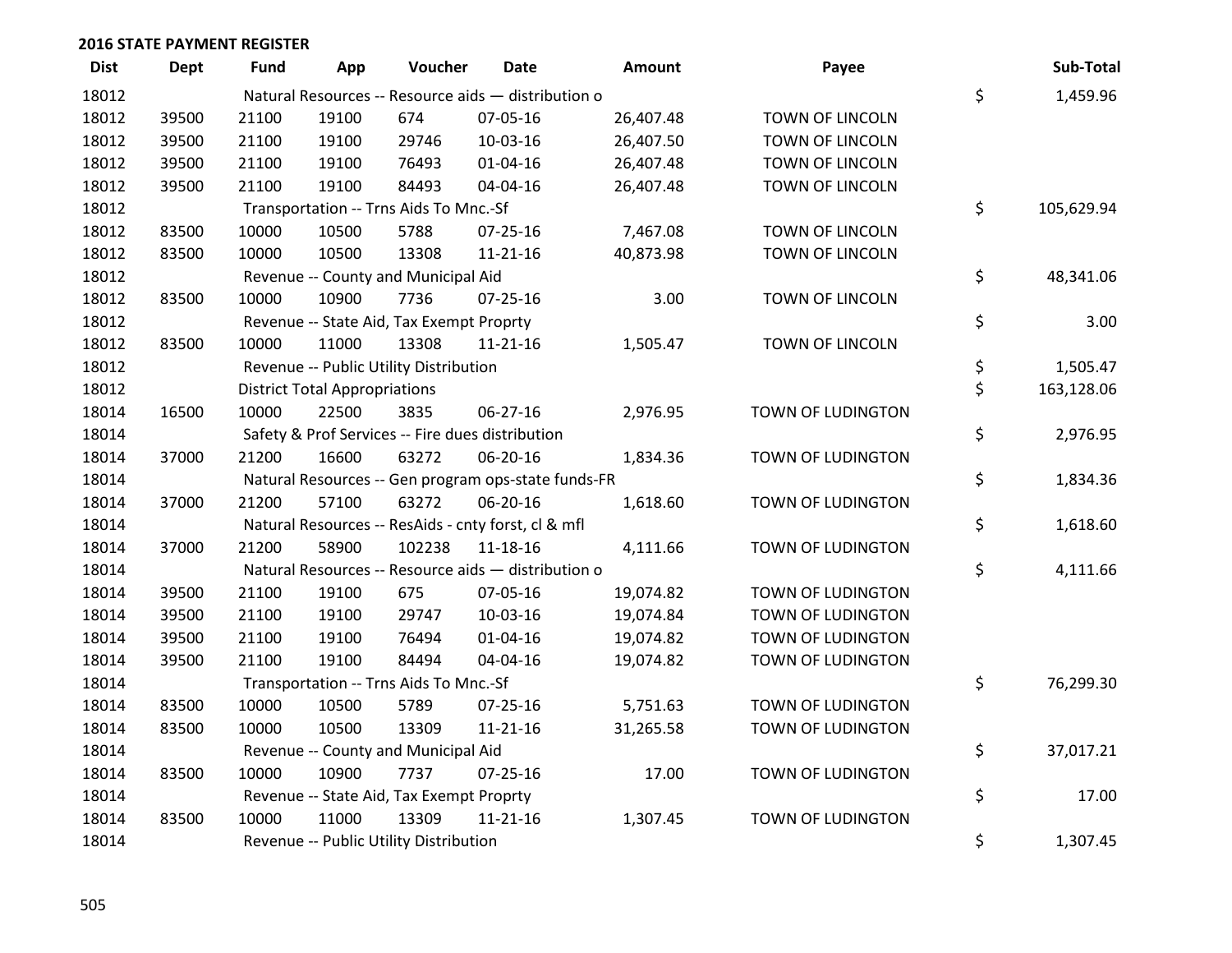| <b>Dist</b> | Dept  | Fund  | App                                  | Voucher                                             | <b>Date</b>    | <b>Amount</b> | Payee                   | Sub-Total        |
|-------------|-------|-------|--------------------------------------|-----------------------------------------------------|----------------|---------------|-------------------------|------------------|
| 18014       |       |       | <b>District Total Appropriations</b> |                                                     |                |               |                         | \$<br>125,182.53 |
| 18016       | 16500 | 10000 | 22500                                | 3836                                                | 06-27-16       | 1,163.47      | TOWN OF OTTER CREEK     |                  |
| 18016       |       |       |                                      | Safety & Prof Services -- Fire dues distribution    |                |               |                         | \$<br>1,163.47   |
| 18016       | 37000 | 21200 | 16600                                | 63273                                               | 06-20-16       | 320.35        | TOWN OF OTTER CREEK     |                  |
| 18016       |       |       |                                      | Natural Resources -- Gen program ops-state funds-FR |                |               |                         | \$<br>320.35     |
| 18016       | 37000 | 21200 | 57100                                | 63273                                               | 06-20-16       | 143.95        | TOWN OF OTTER CREEK     |                  |
| 18016       |       |       |                                      | Natural Resources -- ResAids - cnty forst, cl & mfl |                |               |                         | \$<br>143.95     |
| 18016       | 37000 | 21200 | 58900                                | 102239                                              | 11-18-16       | 1,329.76      | TOWN OF OTTER CREEK     |                  |
| 18016       |       |       |                                      | Natural Resources -- Resource aids - distribution o |                |               |                         | \$<br>1,329.76   |
| 18016       | 39500 | 21100 | 19100                                | 676                                                 | 07-05-16       | 15,749.80     | TOWN OF OTTER CREEK     |                  |
| 18016       | 39500 | 21100 | 19100                                | 29748                                               | 10-03-16       | 15,749.82     | TOWN OF OTTER CREEK     |                  |
| 18016       | 39500 | 21100 | 19100                                | 76495                                               | 01-04-16       | 15,749.80     | TOWN OF OTTER CREEK     |                  |
| 18016       | 39500 | 21100 | 19100                                | 84495                                               | 04-04-16       | 15,749.80     | TOWN OF OTTER CREEK     |                  |
| 18016       |       |       |                                      | Transportation -- Trns Aids To Mnc.-Sf              |                |               |                         | \$<br>62,999.22  |
| 18016       | 83500 | 10000 | 10500                                | 5790                                                | $07 - 25 - 16$ | 3,034.61      | TOWN OF OTTER CREEK     |                  |
| 18016       | 83500 | 10000 | 10500                                | 13310                                               | 11-21-16       | 17,062.08     | TOWN OF OTTER CREEK     |                  |
| 18016       |       |       |                                      | Revenue -- County and Municipal Aid                 |                |               |                         | \$<br>20,096.69  |
| 18016       | 83500 | 10000 | 10900                                | 7738                                                | $07 - 25 - 16$ | 2.00          | TOWN OF OTTER CREEK     |                  |
| 18016       |       |       |                                      | Revenue -- State Aid, Tax Exempt Proprty            |                |               |                         | \$<br>2.00       |
| 18016       | 83500 | 10000 | 11000                                | 13310                                               | $11 - 21 - 16$ | 139.31        | TOWN OF OTTER CREEK     |                  |
| 18016       |       |       |                                      | Revenue -- Public Utility Distribution              |                |               |                         | \$<br>139.31     |
| 18016       |       |       | <b>District Total Appropriations</b> |                                                     |                |               |                         | \$<br>86,194.75  |
| 18018       | 16500 | 10000 | 22500                                | 3837                                                | 06-27-16       | 13,995.64     | TOWN OF PLEASANT VALLEY |                  |
| 18018       |       |       |                                      | Safety & Prof Services -- Fire dues distribution    |                |               |                         | \$<br>13,995.64  |
| 18018       | 37000 | 10000 | 50300                                | 29214                                               | $02 - 12 - 16$ | 2,054.41      | TOWN OF PLEASANT VALLEY |                  |
| 18018       | 37000 | 10000 | 50300                                | 46599                                               | $04 - 21 - 16$ | 164.34        | TOWN OF PLEASANT VALLEY |                  |
| 18018       |       |       |                                      | Natural Resources -- Aids in lieu of taxes - gener  |                |               |                         | \$<br>2,218.75   |
| 18018       | 37000 | 21200 | 16600                                | 63274                                               | 06-20-16       | 482.49        | TOWN OF PLEASANT VALLEY |                  |
| 18018       |       |       |                                      | Natural Resources -- Gen program ops-state funds-FR |                |               |                         | \$<br>482.49     |
| 18018       | 37000 | 21200 | 57100                                | 63274                                               | 06-20-16       | 254.50        | TOWN OF PLEASANT VALLEY |                  |
| 18018       |       |       |                                      | Natural Resources -- ResAids - cnty forst, cl & mfl |                |               |                         | \$<br>254.50     |
| 18018       | 39500 | 21100 | 19100                                | 677                                                 | 07-05-16       | 36,459.61     | TOWN OF PLEASANT VALLEY |                  |
| 18018       | 39500 | 21100 | 19100                                | 29749                                               | 10-03-16       | 36,459.63     | TOWN OF PLEASANT VALLEY |                  |
| 18018       | 39500 | 21100 | 19100                                | 76496                                               | $01 - 04 - 16$ | 36,459.61     | TOWN OF PLEASANT VALLEY |                  |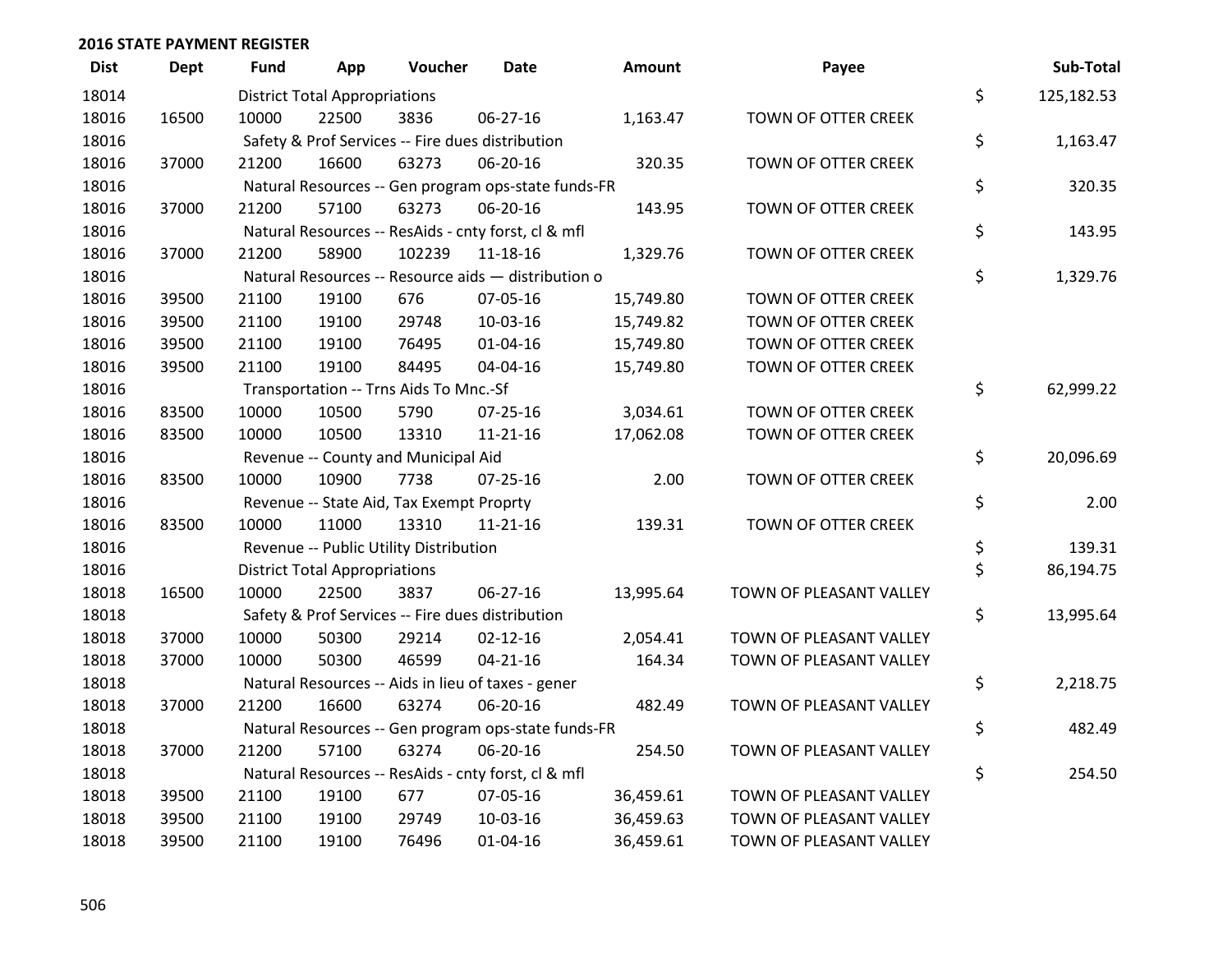| <b>Dist</b> | <b>Dept</b> | <b>Fund</b> | App                                  | Voucher                                             | <b>Date</b>    | Amount    | Payee                   | Sub-Total        |
|-------------|-------------|-------------|--------------------------------------|-----------------------------------------------------|----------------|-----------|-------------------------|------------------|
| 18018       | 39500       | 21100       | 19100                                | 84496                                               | 04-04-16       | 36,459.61 | TOWN OF PLEASANT VALLEY |                  |
| 18018       |             |             |                                      | Transportation -- Trns Aids To Mnc.-Sf              |                |           |                         | \$<br>145,838.46 |
| 18018       | 83500       | 10000       | 10500                                | 5791                                                | $07 - 25 - 16$ | 6,223.87  | TOWN OF PLEASANT VALLEY |                  |
| 18018       | 83500       | 10000       | 10500                                | 13311                                               | $11 - 21 - 16$ | 34,289.98 | TOWN OF PLEASANT VALLEY |                  |
| 18018       |             |             |                                      | Revenue -- County and Municipal Aid                 |                |           |                         | \$<br>40,513.85  |
| 18018       | 83500       | 10000       | 10900                                | 7739                                                | 07-25-16       | 50.00     | TOWN OF PLEASANT VALLEY |                  |
| 18018       |             |             |                                      | Revenue -- State Aid, Tax Exempt Proprty            |                |           |                         | \$<br>50.00      |
| 18018       | 83500       | 10000       | 11000                                | 13311                                               | $11 - 21 - 16$ | 1,017.26  | TOWN OF PLEASANT VALLEY |                  |
| 18018       |             |             |                                      | Revenue -- Public Utility Distribution              |                |           |                         | \$<br>1,017.26   |
| 18018       |             |             | <b>District Total Appropriations</b> |                                                     |                |           |                         | \$<br>204,370.95 |
| 18020       | 16500       | 10000       | 22500                                | 3838                                                | 06-27-16       | 10,556.55 | <b>TOWN OF SEYMOUR</b>  |                  |
| 18020       |             |             |                                      | Safety & Prof Services -- Fire dues distribution    |                |           |                         | \$<br>10,556.55  |
| 18020       | 37000       | 21200       | 16600                                | 63275                                               | 06-20-16       | 477.09    | TOWN OF SEYMOUR         |                  |
| 18020       |             |             |                                      | Natural Resources -- Gen program ops-state funds-FR |                |           |                         | \$<br>477.09     |
| 18020       | 37000       | 21200       | 57100                                | 63275                                               | 06-20-16       | 1,054.93  | <b>TOWN OF SEYMOUR</b>  |                  |
| 18020       |             |             |                                      | Natural Resources -- ResAids - cnty forst, cl & mfl |                |           |                         | \$<br>1,054.93   |
| 18020       | 37000       | 21200       | 58900                                | 102240                                              | 11-18-16       | 319.22    | TOWN OF SEYMOUR         |                  |
| 18020       |             |             |                                      | Natural Resources -- Resource aids - distribution o |                |           |                         | \$<br>319.22     |
| 18020       | 39500       | 21100       | 19100                                | 678                                                 | 07-05-16       | 29,270.08 | <b>TOWN OF SEYMOUR</b>  |                  |
| 18020       | 39500       | 21100       | 19100                                | 29750                                               | 10-03-16       | 29,270.10 | TOWN OF SEYMOUR         |                  |
| 18020       |             |             |                                      | Transportation -- Trns Aids To Mnc.-Sf              |                |           |                         | \$<br>58,540.18  |
| 18020       | 39500       | 21100       | 17400                                | 79083                                               | $04 - 14 - 16$ | 39,471.61 | <b>TREAS TN SEYMOUR</b> |                  |
| 18020       |             |             |                                      | Transportation -- Disastr Damag Aid Sf              |                |           |                         | \$<br>39,471.61  |
| 18020       | 39500       | 21100       | 19100                                | 76497                                               | $01 - 04 - 16$ | 29,270.08 | <b>TOWN OF SEYMOUR</b>  |                  |
| 18020       | 39500       | 21100       | 19100                                | 84497                                               | 04-04-16       | 29,270.08 | TOWN OF SEYMOUR         |                  |
| 18020       |             |             |                                      | Transportation -- Trns Aids To Mnc.-Sf              |                |           |                         | \$<br>58,540.16  |
| 18020       | 83500       | 10000       | 10500                                | 5792                                                | $07 - 25 - 16$ | 11,105.00 | <b>TOWN OF SEYMOUR</b>  |                  |
| 18020       | 83500       | 10000       | 10500                                | 13312                                               | $11 - 21 - 16$ | 62,057.99 | TOWN OF SEYMOUR         |                  |
| 18020       |             |             |                                      | Revenue -- County and Municipal Aid                 |                |           |                         | \$<br>73,162.99  |
| 18020       | 83500       | 10000       | 10900                                | 7740                                                | $07 - 25 - 16$ | 38.00     | TOWN OF SEYMOUR         |                  |
| 18020       |             |             |                                      | Revenue -- State Aid, Tax Exempt Proprty            |                |           |                         | \$<br>38.00      |
| 18020       | 83500       | 10000       | 11000                                | 13312                                               | $11 - 21 - 16$ | 904.70    | <b>TOWN OF SEYMOUR</b>  |                  |
| 18020       |             |             |                                      | Revenue -- Public Utility Distribution              |                |           |                         | \$<br>904.70     |
| 18020       | 83500       | 52100       | 36300                                | 3037                                                | 03-29-16       | 2,520.98  | <b>TOWN OF SEYMOUR</b>  |                  |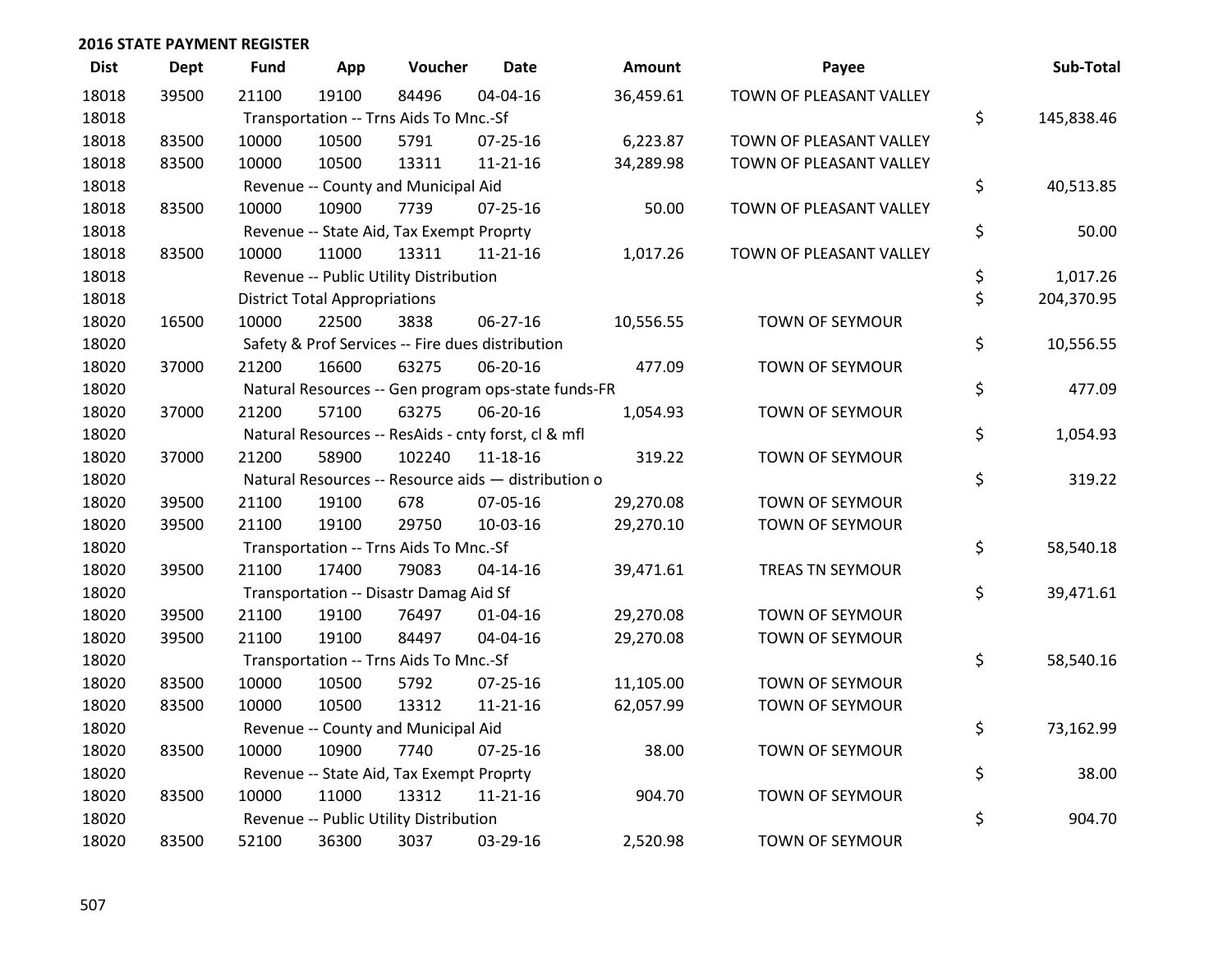| <b>Dist</b> | Dept  | <b>Fund</b> | App                                  | Voucher                                             | <b>Date</b>    | <b>Amount</b> | Payee                | Sub-Total        |
|-------------|-------|-------------|--------------------------------------|-----------------------------------------------------|----------------|---------------|----------------------|------------------|
| 18020       |       |             |                                      | Revenue -- Lottery & Gaming Credit                  |                |               |                      | \$<br>2,520.98   |
| 18020       |       |             | <b>District Total Appropriations</b> |                                                     |                |               |                      | \$<br>245,586.41 |
| 18022       | 16500 | 10000       | 22500                                | 3839                                                | 06-27-16       | 12,703.52     | TOWN OF UNION        |                  |
| 18022       |       |             |                                      | Safety & Prof Services -- Fire dues distribution    |                |               |                      | \$<br>12,703.52  |
| 18022       | 37000 | 10000       | 50300                                | 28847                                               | $02 - 12 - 16$ | 11,430.94     | TOWN OF UNION        |                  |
| 18022       |       |             |                                      | Natural Resources -- Aids in lieu of taxes - gener  |                |               |                      | \$<br>11,430.94  |
| 18022       | 37000 | 21200       | 16600                                | 63276                                               | 06-20-16       | 243.43        | TOWN OF UNION        |                  |
| 18022       |       |             |                                      | Natural Resources -- Gen program ops-state funds-FR |                |               |                      | \$<br>243.43     |
| 18022       | 37000 | 21200       | 57100                                | 63276                                               | 06-20-16       | 187.18        | TOWN OF UNION        |                  |
| 18022       |       |             |                                      | Natural Resources -- ResAids - cnty forst, cl & mfl |                |               |                      | \$<br>187.18     |
| 18022       | 39500 | 21100       | 19100                                | 679                                                 | 07-05-16       | 25,317.49     | TOWN OF UNION        |                  |
| 18022       | 39500 | 21100       | 19100                                | 29751                                               | 10-03-16       | 25,317.51     | TOWN OF UNION        |                  |
| 18022       | 39500 | 21100       | 19100                                | 76498                                               | $01 - 04 - 16$ | 25,317.49     | <b>TOWN OF UNION</b> |                  |
| 18022       | 39500 | 21100       | 19100                                | 84498                                               | 04-04-16       | 25,317.49     | TOWN OF UNION        |                  |
| 18022       |       |             |                                      | Transportation -- Trns Aids To Mnc.-Sf              |                |               |                      | \$<br>101,269.98 |
| 18022       | 83500 | 10000       | 10500                                | 5793                                                | $07 - 25 - 16$ | 2,799.25      | TOWN OF UNION        |                  |
| 18022       | 83500 | 10000       | 10500                                | 13313                                               | 11-21-16       | 31,061.95     | TOWN OF UNION        |                  |
| 18022       |       |             |                                      | Revenue -- County and Municipal Aid                 |                |               |                      | \$<br>33,861.20  |
| 18022       | 83500 | 10000       | 10900                                | 7741                                                | $07 - 25 - 16$ | 14,763.00     | TOWN OF UNION        |                  |
| 18022       |       |             |                                      | Revenue -- State Aid, Tax Exempt Proprty            |                |               |                      | \$<br>14,763.00  |
| 18022       | 83500 | 10000       | 11000                                | 13313                                               | $11 - 21 - 16$ | 1,715.35      | TOWN OF UNION        |                  |
| 18022       |       |             |                                      | Revenue -- Public Utility Distribution              |                |               |                      | \$<br>1,715.35   |
| 18022       |       |             | <b>District Total Appropriations</b> |                                                     |                |               |                      | \$<br>176,174.60 |
| 18024       | 16500 | 10000       | 22500                                | 3840                                                | 06-27-16       | 26,286.88     | TOWN OF WASHINGTON   |                  |
| 18024       |       |             |                                      | Safety & Prof Services -- Fire dues distribution    |                |               |                      | \$<br>26,286.88  |
| 18024       | 37000 | 21200       | 16600                                | 63277                                               | 06-20-16       | 523.95        | TOWN OF WASHINGTON   |                  |
| 18024       |       |             |                                      | Natural Resources -- Gen program ops-state funds-FR |                |               |                      | \$<br>523.95     |
| 18024       | 37000 | 21200       | 57100                                | 63277                                               | 06-20-16       | 298.99        | TOWN OF WASHINGTON   |                  |
| 18024       |       |             |                                      | Natural Resources -- ResAids - cnty forst, cl & mfl |                |               |                      | \$<br>298.99     |
| 18024       | 37000 | 21200       | 58900                                | 102241                                              | 11-18-16       | 5,262.80      | TOWN OF WASHINGTON   |                  |
| 18024       |       |             |                                      | Natural Resources -- Resource aids - distribution o |                |               |                      | \$<br>5,262.80   |
| 18024       | 39500 | 21100       | 19100                                | 680                                                 | 07-05-16       | 53,811.37     | TOWN OF WASHINGTON   |                  |
| 18024       | 39500 | 21100       | 19100                                | 29752                                               | 10-03-16       | 53,811.39     | TOWN OF WASHINGTON   |                  |
| 18024       | 39500 | 21100       | 19100                                | 76499                                               | $01 - 04 - 16$ | 53,811.37     | TOWN OF WASHINGTON   |                  |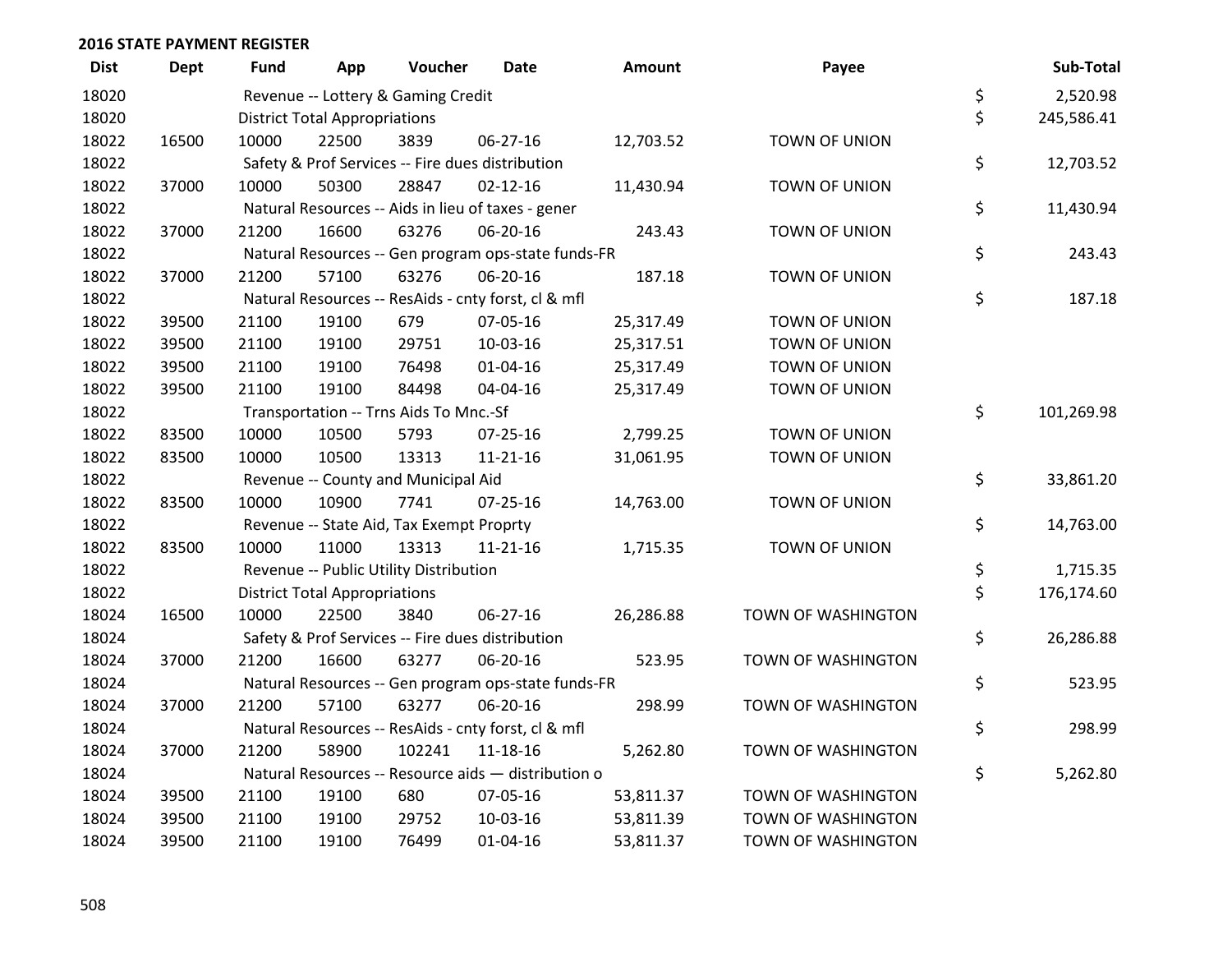| <b>Dist</b> | <b>Dept</b> | <b>Fund</b>                         | App                                  | Voucher                                  | <b>Date</b>                                         | Amount    | Payee                       | Sub-Total        |
|-------------|-------------|-------------------------------------|--------------------------------------|------------------------------------------|-----------------------------------------------------|-----------|-----------------------------|------------------|
| 18024       | 39500       | 21100                               | 19100                                | 84499                                    | 04-04-16                                            | 53,811.37 | TOWN OF WASHINGTON          |                  |
| 18024       |             |                                     |                                      | Transportation -- Trns Aids To Mnc.-Sf   |                                                     |           |                             | \$<br>215,245.50 |
| 18024       | 45500       | 10000                               | 23100                                | 14773                                    | 08-03-16                                            | 160.00    | TOWN OF WASHINGTON          |                  |
| 18024       |             |                                     |                                      | Justice -- Law enforcement train, local  |                                                     |           |                             | \$<br>160.00     |
| 18024       | 83500       | 10000                               | 10500                                | 5794                                     | 07-25-16                                            | 17,777.28 | TOWN OF WASHINGTON          |                  |
| 18024       | 83500       | 10000                               | 10500                                | 13314                                    | $11 - 21 - 16$                                      | 83,374.78 | TOWN OF WASHINGTON          |                  |
| 18024       |             | Revenue -- County and Municipal Aid | \$<br>101,152.06                     |                                          |                                                     |           |                             |                  |
| 18024       | 83500       | 10000                               | 10900                                | 7742                                     | $07 - 25 - 16$                                      | 980.00    | TOWN OF WASHINGTON          |                  |
| 18024       |             |                                     |                                      | Revenue -- State Aid, Tax Exempt Proprty |                                                     |           |                             | \$<br>980.00     |
| 18024       | 83500       | 10000                               | 11000                                | 13314                                    | $11 - 21 - 16$                                      | 20,043.61 | TOWN OF WASHINGTON          |                  |
| 18024       |             |                                     |                                      | Revenue -- Public Utility Distribution   |                                                     |           |                             | \$<br>20,043.61  |
| 18024       | 83500       | 52100                               | 36300                                | 3038                                     | 03-29-16                                            | 4,616.44  | TOWN OF WASHINGTON          |                  |
| 18024       |             |                                     |                                      | Revenue -- Lottery & Gaming Credit       |                                                     |           |                             | \$<br>4,616.44   |
| 18024       |             |                                     | <b>District Total Appropriations</b> |                                          |                                                     |           |                             | \$<br>374,570.23 |
| 18026       | 16500       | 10000                               | 22500                                | 5112                                     | 07-06-16                                            | 858.04    | TN WILSON                   |                  |
| 18026       |             |                                     |                                      |                                          | Safety & Prof Services -- Fire dues distribution    |           |                             | \$<br>858.04     |
| 18026       | 37000       | 21200                               | 16600                                | 63278                                    | 06-20-16                                            | 1,112.83  | TN WILSON                   |                  |
| 18026       |             |                                     |                                      |                                          | Natural Resources -- Gen program ops-state funds-FR |           |                             | \$<br>1,112.83   |
| 18026       | 37000       | 21200                               | 57100                                | 63278                                    | 06-20-16                                            | 4,586.96  | TN WILSON                   |                  |
| 18026       |             |                                     |                                      |                                          | Natural Resources -- ResAids - cnty forst, cl & mfl |           |                             | \$<br>4,586.96   |
| 18026       | 39500       | 21100                               | 19100                                | 681                                      | 07-05-16                                            | 19,449.16 | TN WILSON                   |                  |
| 18026       | 39500       | 21100                               | 19100                                | 29753                                    | 10-03-16                                            | 19,449.18 | TN WILSON                   |                  |
| 18026       | 39500       | 21100                               | 19100                                | 76500                                    | $01 - 04 - 16$                                      | 19,449.16 | TOWN OF WILSON              |                  |
| 18026       | 39500       | 21100                               | 19100                                | 84500                                    | 04-04-16                                            | 19,449.16 | TOWN OF WILSON              |                  |
| 18026       |             |                                     |                                      | Transportation -- Trns Aids To Mnc.-Sf   |                                                     |           |                             | \$<br>77,796.66  |
| 18026       | 83500       | 10000                               | 10500                                | 5795                                     | 07-25-16                                            | 5,874.30  | TN WILSON                   |                  |
| 18026       | 83500       | 10000                               | 10500                                | 13315                                    | $11 - 21 - 16$                                      | 33,287.72 | TN WILSON                   |                  |
| 18026       |             |                                     |                                      | Revenue -- County and Municipal Aid      |                                                     |           |                             | \$<br>39,162.02  |
| 18026       |             |                                     | <b>District Total Appropriations</b> |                                          |                                                     |           |                             | \$<br>123,516.51 |
| 18126       | 16500       | 10000                               | 22500                                | 3841                                     | 06-27-16                                            | 537.50    | <b>VILLAGE OF FAIRCHILD</b> |                  |
| 18126       |             |                                     |                                      |                                          | Safety & Prof Services -- Fire dues distribution    |           |                             | \$<br>537.50     |
| 18126       | 37000       | 10000                               | 50300                                | 28842                                    | $02 - 12 - 16$                                      | 12.53     | <b>VILLAGE OF FAIRCHILD</b> |                  |
| 18126       | 37000       | 10000                               | 50300                                | 45489                                    | $04 - 21 - 16$                                      | 3.00      | <b>VILLAGE OF FAIRCHILD</b> |                  |
| 18126       |             |                                     |                                      |                                          | Natural Resources -- Aids in lieu of taxes - gener  |           |                             | \$<br>15.53      |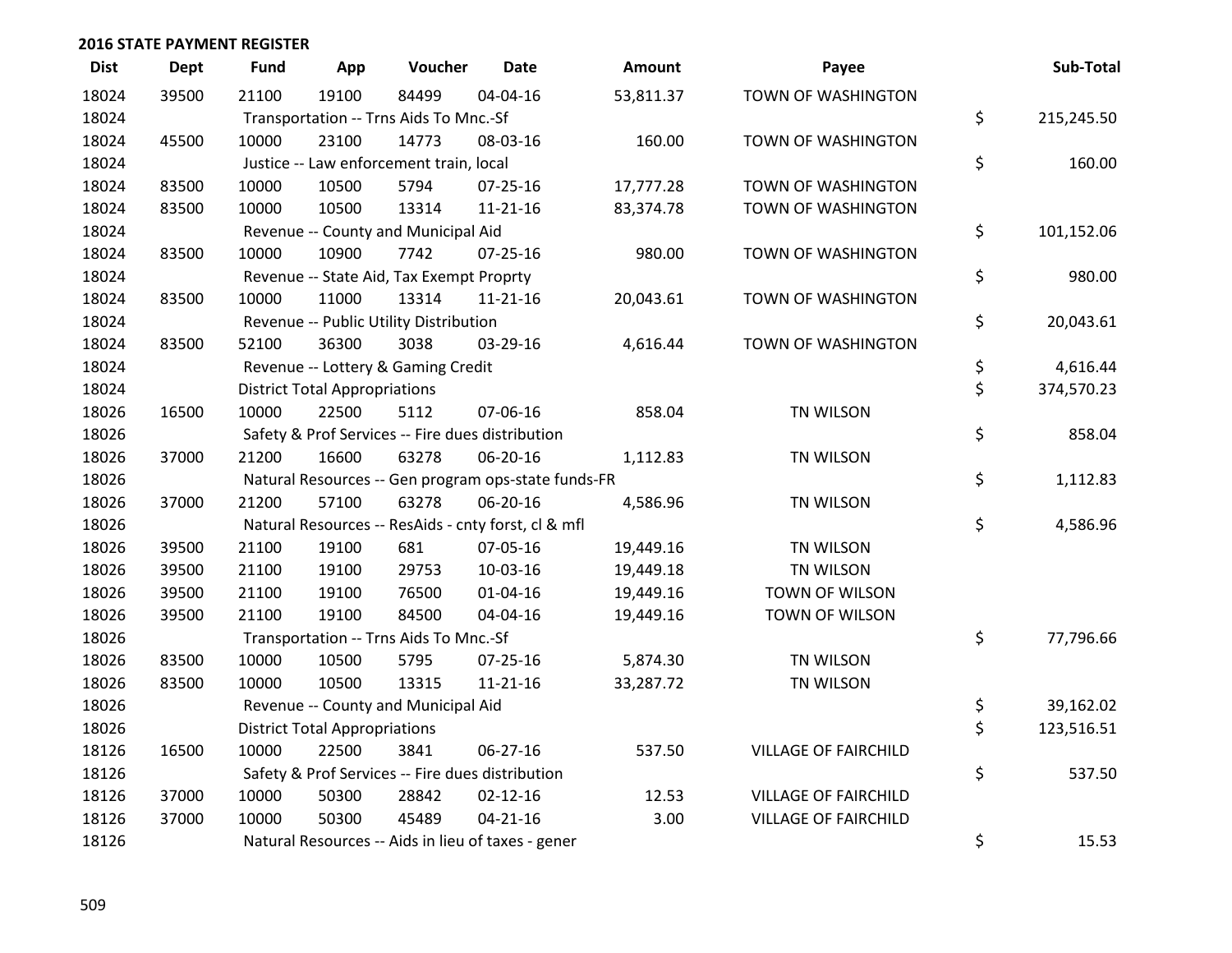| <b>Dist</b> | <b>Dept</b> | <b>Fund</b> | App                                    | Voucher                                  | <b>Date</b>                                      | Amount     | Payee                        |    | Sub-Total  |  |
|-------------|-------------|-------------|----------------------------------------|------------------------------------------|--------------------------------------------------|------------|------------------------------|----|------------|--|
| 18126       | 39500       | 21100       | 19100                                  | 682                                      | 07-05-16                                         | 6,120.94   | <b>VILLAGE OF FAIRCHILD</b>  |    |            |  |
| 18126       | 39500       | 21100       | 19100                                  | 29754                                    | 10-03-16                                         | 6,120.95   | <b>VILLAGE OF FAIRCHILD</b>  |    |            |  |
| 18126       |             |             |                                        | Transportation -- Trns Aids To Mnc.-Sf   |                                                  |            |                              | \$ | 12,241.89  |  |
| 18126       | 39500       | 21100       | 17400                                  | 78759                                    | $04 - 11 - 16$                                   | 5,226.86   | TREAS VIL FAIRCHILD          |    |            |  |
| 18126       |             |             |                                        | Transportation -- Disastr Damag Aid Sf   |                                                  |            |                              | \$ | 5,226.86   |  |
| 18126       | 39500       | 21100       | 19100                                  | 76501                                    | 01-04-16                                         | 6,120.94   | <b>VILLAGE OF FAIRCHILD</b>  |    |            |  |
| 18126       | 39500       | 21100       | 19100                                  | 84501                                    | 04-04-16                                         | 6,120.94   | <b>VILLAGE OF FAIRCHILD</b>  |    |            |  |
| 18126       |             |             | Transportation -- Trns Aids To Mnc.-Sf |                                          |                                                  |            |                              |    |            |  |
| 18126       | 45500       | 10000       | 23100                                  | 20812                                    | 12-16-16                                         | 160.00     | <b>VILLAGE OF FAIRCHILD</b>  |    |            |  |
| 18126       |             |             |                                        | Justice -- Law enforcement train, local  |                                                  |            |                              | \$ | 160.00     |  |
| 18126       | 83500       | 10000       | 10500                                  | 5796                                     | $07 - 25 - 16$                                   | 34,278.70  | <b>VILLAGE OF FAIRCHILD</b>  |    |            |  |
| 18126       | 83500       | 10000       | 10500                                  | 13316                                    | 11-21-16                                         | 194,245.98 | <b>VILLAGE OF FAIRCHILD</b>  |    |            |  |
| 18126       |             |             |                                        | Revenue -- County and Municipal Aid      |                                                  |            |                              | \$ | 228,524.68 |  |
| 18126       | 83500       | 10000       | 10900                                  | 7743                                     | $07 - 25 - 16$                                   | 42.00      | <b>VILLAGE OF FAIRCHILD</b>  |    |            |  |
| 18126       |             |             |                                        | Revenue -- State Aid, Tax Exempt Proprty |                                                  |            |                              | \$ | 42.00      |  |
| 18126       | 83500       | 52100       | 36300                                  | 3039                                     | 03-29-16                                         | 178.66     | <b>VILLAGE OF FAIRCHILD</b>  |    |            |  |
| 18126       |             |             |                                        | Revenue -- Lottery & Gaming Credit       |                                                  |            |                              | \$ | 178.66     |  |
| 18126       |             |             | <b>District Total Appropriations</b>   |                                          |                                                  |            |                              | \$ | 259,169.00 |  |
| 18127       | 16500       | 10000       | 22500                                  | 3842                                     | 06-27-16                                         | 2,957.25   | VILLAGE OF FALL CREEK        |    |            |  |
| 18127       |             |             |                                        |                                          | Safety & Prof Services -- Fire dues distribution |            |                              | \$ | 2,957.25   |  |
| 18127       | 39500       | 21100       | 19100                                  | 683                                      | 07-05-16                                         | 20,037.52  | <b>VILLAGE OF FALL CREEK</b> |    |            |  |
| 18127       | 39500       | 21100       | 19100                                  | 29755                                    | 10-03-16                                         | 20,037.54  | VILLAGE OF FALL CREEK        |    |            |  |
| 18127       |             |             |                                        | Transportation -- Trns Aids To Mnc.-Sf   |                                                  |            |                              | \$ | 40,075.06  |  |
| 18127       | 39500       | 21100       | 18500                                  | 76209                                    | 03-11-16                                         | 4,000.00   | TREAS VIL FALL CREEK         |    |            |  |
| 18127       |             |             |                                        | Transportation -- Hwy Sfty Loc Aid Ffd   |                                                  |            |                              | \$ | 4,000.00   |  |
| 18127       | 39500       | 21100       | 19100                                  | 76502                                    | $01 - 04 - 16$                                   | 20,037.52  | <b>VILLAGE OF FALL CREEK</b> |    |            |  |
| 18127       | 39500       | 21100       | 19100                                  | 84502                                    | 04-04-16                                         | 20,037.52  | VILLAGE OF FALL CREEK        |    |            |  |
| 18127       |             |             |                                        | Transportation -- Trns Aids To Mnc.-Sf   |                                                  |            |                              | \$ | 40,075.04  |  |
| 18127       | 45500       | 10000       | 23100                                  | 17200                                    | 10-03-16                                         | 480.00     | <b>VILLAGE OF FALL CREEK</b> |    |            |  |
| 18127       |             |             |                                        | Justice -- Law enforcement train, local  |                                                  |            |                              | \$ | 480.00     |  |
| 18127       | 83500       | 10000       | 10500                                  | 5797                                     | 07-25-16                                         | 44,976.42  | VILLAGE OF FALL CREEK        |    |            |  |
| 18127       | 83500       | 10000       | 10500                                  | 13317                                    | $11 - 21 - 16$                                   | 194,965.92 | VILLAGE OF FALL CREEK        |    |            |  |
| 18127       |             |             |                                        | Revenue -- County and Municipal Aid      |                                                  |            |                              | \$ | 239,942.34 |  |
| 18127       | 83500       | 10000       | 10900                                  | 7744                                     | 07-25-16                                         | 337.00     | <b>VILLAGE OF FALL CREEK</b> |    |            |  |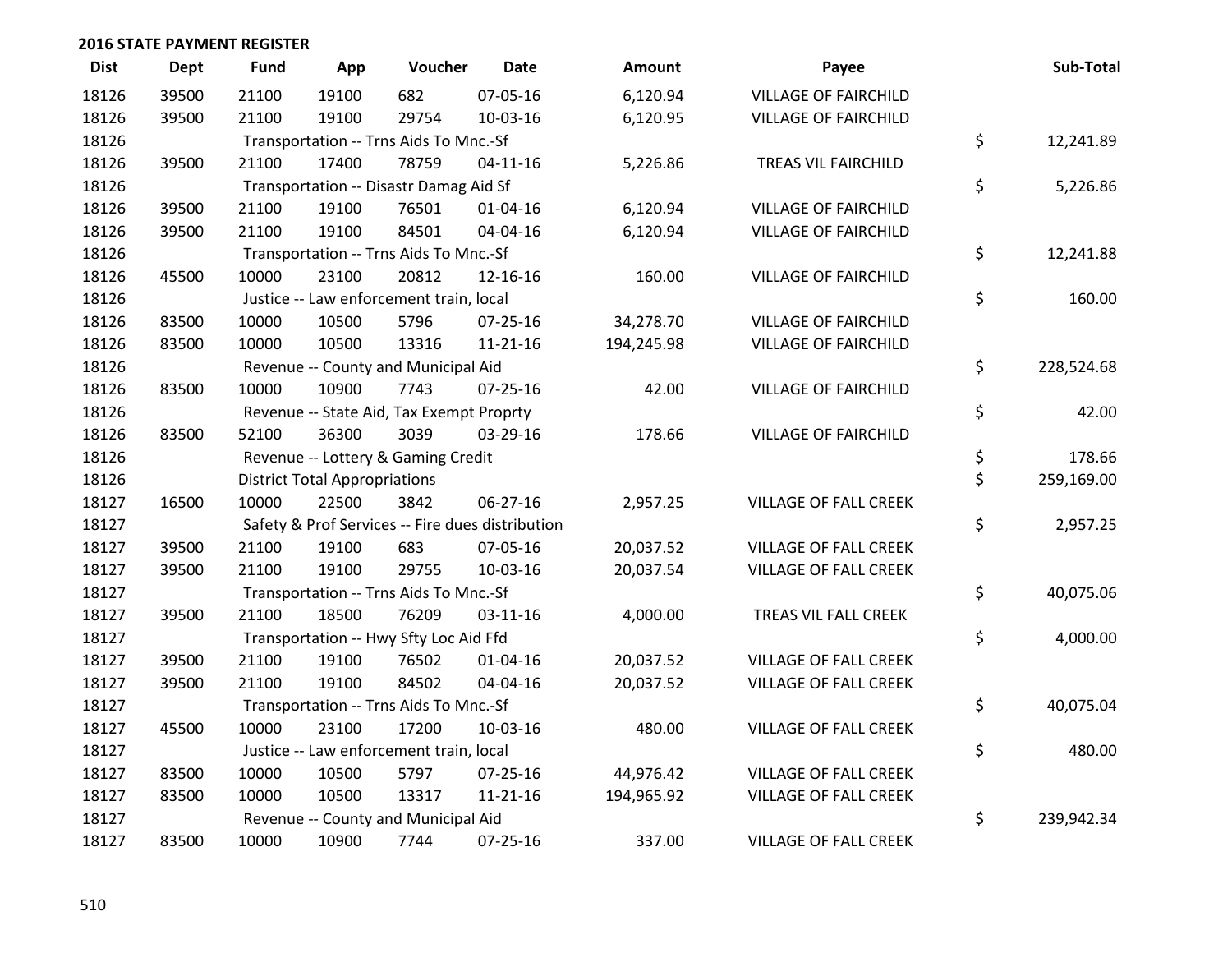| <b>Dist</b> | <b>Dept</b> | <b>Fund</b> | App                                  | Voucher                                            | <b>Date</b>    | Amount     | Payee                        | Sub-Total          |
|-------------|-------------|-------------|--------------------------------------|----------------------------------------------------|----------------|------------|------------------------------|--------------------|
| 18127       | 83500       | 10000       | 10900                                | 9645                                               | $07 - 25 - 16$ | 142.00     | <b>VILLAGE OF FALL CREEK</b> |                    |
| 18127       |             |             |                                      | Revenue -- State Aid, Tax Exempt Proprty           |                |            |                              | \$<br>479.00       |
| 18127       | 83500       | 10000       | 11000                                | 13317                                              | 11-21-16       | 10,781.90  | <b>VILLAGE OF FALL CREEK</b> |                    |
| 18127       |             |             |                                      | Revenue -- Public Utility Distribution             |                |            |                              | \$<br>10,781.90    |
| 18127       |             |             | <b>District Total Appropriations</b> |                                                    |                |            |                              | \$<br>338,790.59   |
| 18201       | 16500       | 10000       | 22500                                | 5172                                               | 07-07-16       | 22,412.34  | <b>CITY OF ALTOONA</b>       |                    |
| 18201       |             |             |                                      | Safety & Prof Services -- Fire dues distribution   |                |            |                              | \$<br>22,412.34    |
| 18201       | 37000       | 36300       | <b>TA200</b>                         | 86927                                              | 08-24-16       | 21,067.60  | <b>CITY OF ALTOONA</b>       |                    |
| 18201       |             |             |                                      | Natural Resources -- PROPERTY DEVELOP/LOCAL ASSIST |                |            |                              | \$<br>21,067.60    |
| 18201       | 39500       | 21100       | 19100                                | 684                                                | 07-05-16       | 104,896.87 | <b>CITY OF ALTOONA</b>       |                    |
| 18201       | 39500       | 21100       | 19100                                | 29756                                              | 10-03-16       | 104,896.88 | <b>CITY OF ALTOONA</b>       |                    |
| 18201       |             |             |                                      | Transportation -- Trns Aids To Mnc.-Sf             |                |            |                              | \$<br>209,793.75   |
| 18201       | 39500       | 21100       | 18500                                | 79737                                              | $04 - 21 - 16$ | 2,027.56   | TREAS CITY ALTOONA           |                    |
| 18201       | 39500       | 21100       | 18500                                | 82787                                              | 05-24-16       | 1,047.52   | TREAS CITY ALTOONA           |                    |
| 18201       | 39500       | 21100       | 18500                                | 86090                                              | 06-30-16       | 1,044.00   | TREAS CITY ALTOONA           |                    |
| 18201       |             |             |                                      | Transportation -- Hwy Sfty Loc Aid Ffd             |                |            |                              | \$<br>4,119.08     |
| 18201       | 39500       | 21100       | 19100                                | 76503                                              | $01 - 04 - 16$ | 104,896.87 | <b>CITY OF ALTOONA</b>       |                    |
| 18201       | 39500       | 21100       | 19100                                | 84503                                              | 04-04-16       | 104,896.87 | <b>CITY OF ALTOONA</b>       |                    |
| 18201       |             |             |                                      | Transportation -- Trns Aids To Mnc.-Sf             |                |            |                              | \$<br>209,793.74   |
| 18201       | 45500       | 10000       | 23100                                | 17212                                              | 10-03-16       | 1,920.00   | <b>CITY OF ALTOONA</b>       |                    |
| 18201       |             |             |                                      | Justice -- Law enforcement train, local            |                |            |                              | \$<br>1,920.00     |
| 18201       | 50500       | 10000       | 74300                                | 9666                                               | 02-05-16       | 39,051.85  | <b>CITY OF ALTOONA</b>       |                    |
| 18201       | 50500       | 10000       | 74300                                | 10342                                              | 02-26-16       | 97,899.62  | <b>CITY OF ALTOONA</b>       |                    |
| 18201       |             |             |                                      | Administration -- Federal aid, local assistance    |                |            |                              | \$<br>136,951.47   |
| 18201       | 83500       | 10000       | 10500                                | 5798                                               | $07 - 25 - 16$ | 170,678.21 | <b>CITY OF ALTOONA</b>       |                    |
| 18201       | 83500       | 10000       | 10500                                | 13318                                              | $11 - 21 - 16$ | 964,486.13 | <b>CITY OF ALTOONA</b>       |                    |
| 18201       |             |             |                                      | Revenue -- County and Municipal Aid                |                |            |                              | \$<br>1,135,164.34 |
| 18201       | 83500       | 10000       | 10900                                | 7745                                               | 07-25-16       | 6,800.00   | <b>CITY OF ALTOONA</b>       |                    |
| 18201       | 83500       | 10000       | 10900                                | 9646                                               | 07-25-16       | 125,667.00 | <b>CITY OF ALTOONA</b>       |                    |
| 18201       |             |             |                                      | Revenue -- State Aid, Tax Exempt Proprty           |                |            |                              | \$<br>132,467.00   |
| 18201       | 83500       | 10000       | 11000                                | 13318                                              | $11 - 21 - 16$ | 2,826.54   | <b>CITY OF ALTOONA</b>       |                    |
| 18201       |             |             |                                      | Revenue -- Public Utility Distribution             |                |            |                              | \$<br>2,826.54     |
| 18201       | 83500       | 52100       | 36300                                | 3040                                               | 03-29-16       | 26,893.41  | <b>CITY OF ALTOONA</b>       |                    |
| 18201       |             |             |                                      | Revenue -- Lottery & Gaming Credit                 |                |            |                              | \$<br>26,893.41    |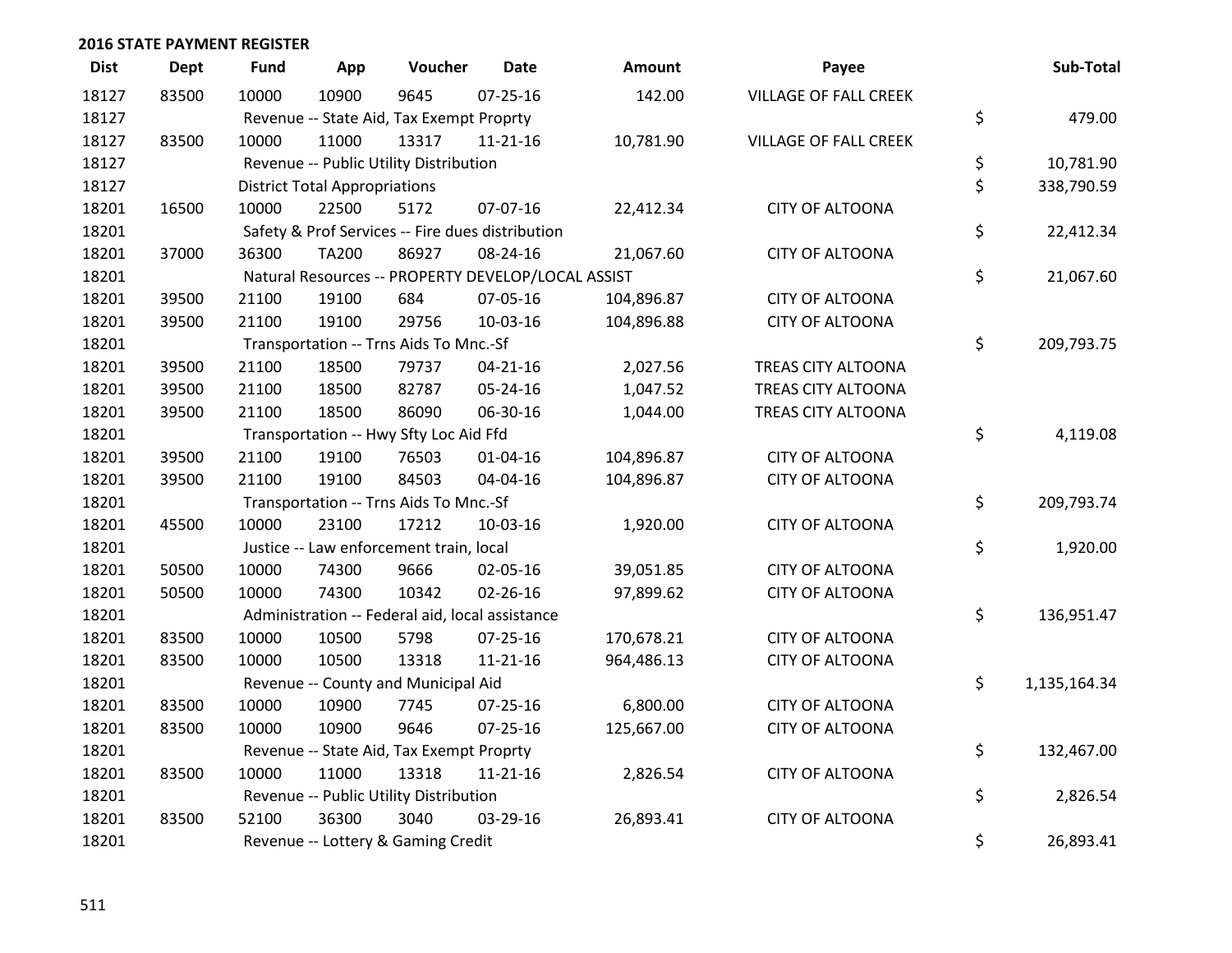| <b>Dist</b> | <b>Dept</b> | <b>Fund</b> | App                                  | Voucher                                          | Date                                               | <b>Amount</b> | Payee                     | Sub-Total          |
|-------------|-------------|-------------|--------------------------------------|--------------------------------------------------|----------------------------------------------------|---------------|---------------------------|--------------------|
| 18201       |             |             | <b>District Total Appropriations</b> |                                                  |                                                    |               |                           | \$<br>1,903,409.27 |
| 18202       | 16500       | 10000       | 22500                                | 3843                                             | 06-27-16                                           | 3,639.68      | <b>CITY OF AUGUSTA</b>    |                    |
| 18202       |             |             |                                      | Safety & Prof Services -- Fire dues distribution |                                                    |               |                           | \$<br>3,639.68     |
| 18202       | 37000       | 10000       | 50300                                | 29095                                            | $02 - 12 - 16$                                     | 1,999.24      | <b>CITY OF AUGUSTA</b>    |                    |
| 18202       |             |             |                                      |                                                  | Natural Resources -- Aids in lieu of taxes - gener |               |                           | \$<br>1,999.24     |
| 18202       | 39500       | 21100       | 19100                                | 685                                              | 07-05-16                                           | 22,862.18     | <b>CITY OF AUGUSTA</b>    |                    |
| 18202       | 39500       | 21100       | 19100                                | 29757                                            | 10-03-16                                           | 22,862.18     | <b>CITY OF AUGUSTA</b>    |                    |
| 18202       |             |             |                                      | Transportation -- Trns Aids To Mnc.-Sf           |                                                    |               |                           | \$<br>45,724.36    |
| 18202       | 39500       | 21100       | 18500                                | 86809                                            | 07-08-16                                           | 4,000.00      | TREAS CITY AUGUSTA        |                    |
| 18202       |             |             |                                      | Transportation -- Hwy Sfty Loc Aid Ffd           |                                                    |               |                           | \$<br>4,000.00     |
| 18202       | 39500       | 21100       | 19100                                | 76504                                            | $01 - 04 - 16$                                     | 22,862.18     | <b>CITY OF AUGUSTA</b>    |                    |
| 18202       | 39500       | 21100       | 19100                                | 84504                                            | 04-04-16                                           | 22,862.18     | <b>CITY OF AUGUSTA</b>    |                    |
| 18202       |             |             |                                      | Transportation -- Trns Aids To Mnc.-Sf           |                                                    |               |                           | \$<br>45,724.36    |
| 18202       | 50500       | 10000       | 74300                                | 11172                                            | $02 - 26 - 16$                                     | 42,181.00     | <b>CITY OF AUGUSTA</b>    |                    |
| 18202       |             |             |                                      | Administration -- Federal aid, local assistance  |                                                    |               |                           | \$<br>42,181.00    |
| 18202       | 83500       | 10000       | 10500                                | 5799                                             | 07-25-16                                           | 84,679.33     | <b>CITY OF AUGUSTA</b>    |                    |
| 18202       | 83500       | 10000       | 10500                                | 13319                                            | $11 - 21 - 16$                                     | 435,708.19    | <b>CITY OF AUGUSTA</b>    |                    |
| 18202       |             |             |                                      | Revenue -- County and Municipal Aid              |                                                    |               |                           | \$<br>520,387.52   |
| 18202       | 83500       | 10000       | 10900                                | 7746                                             | $07 - 25 - 16$                                     | 1,195.00      | <b>CITY OF AUGUSTA</b>    |                    |
| 18202       | 83500       | 10000       | 10900                                | 9647                                             | $07 - 25 - 16$                                     | 504.00        | <b>CITY OF AUGUSTA</b>    |                    |
| 18202       |             |             |                                      | Revenue -- State Aid, Tax Exempt Proprty         |                                                    |               |                           | \$<br>1,699.00     |
| 18202       | 83500       | 10000       | 11000                                | 13319                                            | $11 - 21 - 16$                                     | 5,449.80      | <b>CITY OF AUGUSTA</b>    |                    |
| 18202       |             |             |                                      | Revenue -- Public Utility Distribution           |                                                    |               |                           | \$<br>5,449.80     |
| 18202       | 83500       | 10000       | 50100                                | 2507                                             | $01-29-16$                                         | 1,552.84      | <b>CITY OF AUGUSTA</b>    |                    |
| 18202       |             |             |                                      | Revenue -- Payments for municipal svcs           |                                                    |               |                           | \$<br>1,552.84     |
| 18202       | 83500       | 52100       | 36300                                | 3041                                             | 03-29-16                                           | 966.00        | <b>CITY OF AUGUSTA</b>    |                    |
| 18202       |             |             |                                      | Revenue -- Lottery & Gaming Credit               |                                                    |               |                           | \$<br>966.00       |
| 18202       |             |             | <b>District Total Appropriations</b> |                                                  |                                                    |               |                           | \$<br>673,323.80   |
| 18221       | 39500       | 21100       | 17600                                | 6053                                             | 08-01-16                                           | 328,226.00    | <b>CITY OF EAU CLAIRE</b> |                    |
| 18221       | 39500       | 21100       | 17600                                | 32885                                            | 10-06-16                                           | 328,226.00    | <b>CITY OF EAU CLAIRE</b> |                    |
| 18221       | 39500       | 21100       | 17600                                | 68137                                            | 12-30-16                                           | 196,935.00    | <b>CITY OF EAU CLAIRE</b> |                    |
| 18221       |             |             |                                      | Transportation -- Tb, Trns Oper Aid Sf           |                                                    |               |                           | \$<br>853,387.00   |
| 18221       | 39500       | 21100       | 19100                                | 686                                              | 07-05-16                                           | 720,435.02    | <b>CITY OF EAU CLAIRE</b> |                    |
| 18221       | 39500       | 21100       | 19100                                | 29758                                            | 10-03-16                                           | 720,435.05    | <b>CITY OF EAU CLAIRE</b> |                    |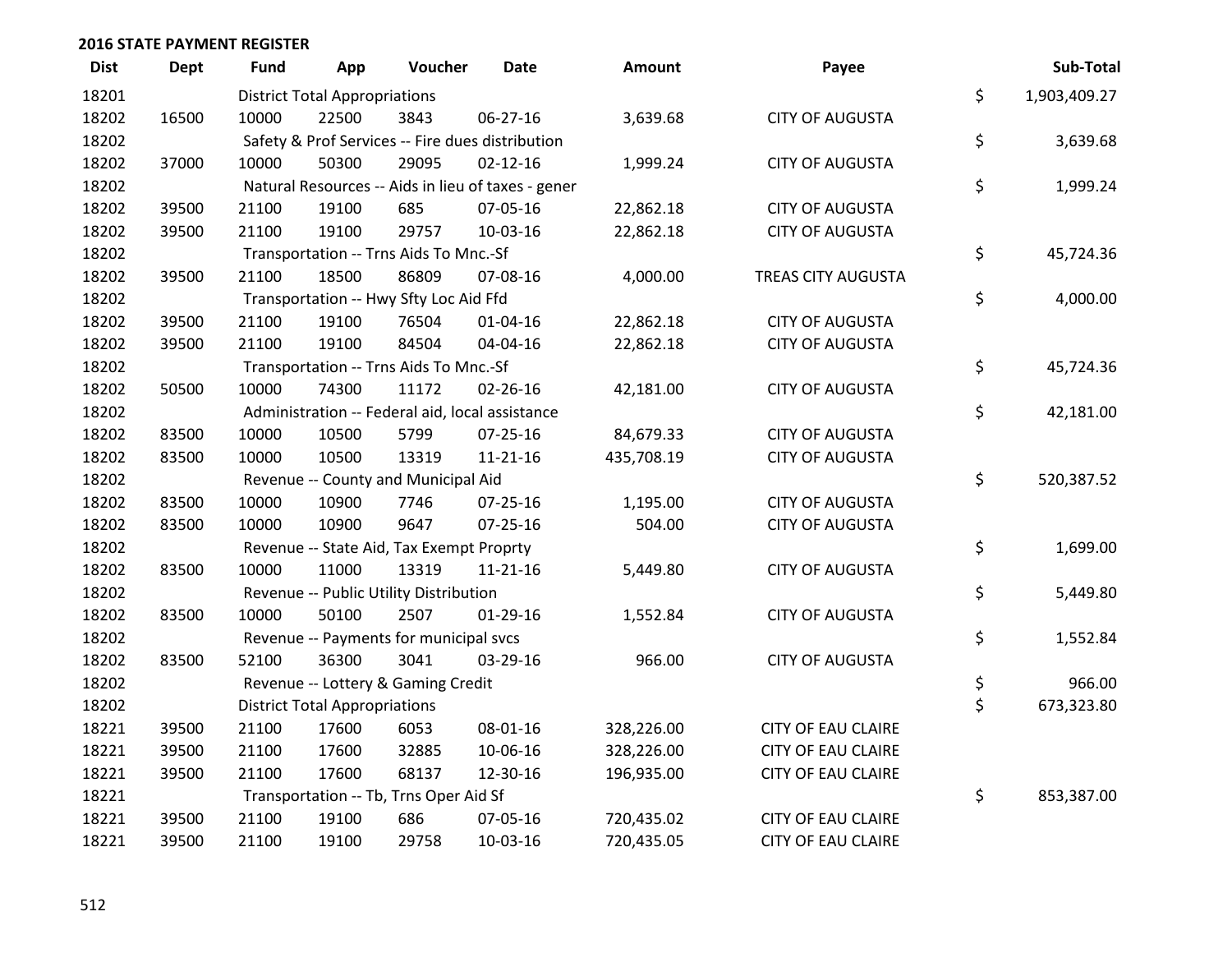| <b>Dist</b> | Dept  | <b>Fund</b> | App   | Voucher                                            | <b>Date</b>    | Amount       | Payee                     | Sub-Total          |
|-------------|-------|-------------|-------|----------------------------------------------------|----------------|--------------|---------------------------|--------------------|
| 18221       |       |             |       | Transportation -- Trns Aids To Mnc.-Sf             |                |              |                           | \$<br>1,440,870.07 |
| 18221       | 39500 | 21100       | 17500 | 82596                                              | 05-23-16       | 61,889.00    | TREAS CITY EAU CLAIRE     |                    |
| 18221       |       |             |       | Transportation -- Paratransit Aids, Sf             |                |              |                           | \$<br>61,889.00    |
| 18221       | 39500 | 21100       | 17600 | 72017                                              | $01 - 04 - 16$ | 201,201.00   | <b>CITY OF EAU CLAIRE</b> |                    |
| 18221       |       |             |       | Transportation -- Tb, Trns Oper Aid Sf             |                |              |                           | \$<br>201,201.00   |
| 18221       | 39500 | 21100       | 17700 | 90017                                              | 05-27-16       | 328,226.00   | <b>CITY OF EAU CLAIRE</b> |                    |
| 18221       |       |             |       | Transportation -- Tc, Trns Oper Aid Sf             |                |              |                           | \$<br>328,226.00   |
| 18221       | 39500 | 21100       | 19100 | 76505                                              | $01 - 04 - 16$ | 720,435.02   | <b>CITY OF EAU CLAIRE</b> |                    |
| 18221       | 39500 | 21100       | 19100 | 84505                                              | 04-04-16       | 720,435.02   | <b>CITY OF EAU CLAIRE</b> |                    |
| 18221       |       |             |       | Transportation -- Trns Aids To Mnc.-Sf             |                |              |                           | \$<br>1,440,870.04 |
| 18221       | 43500 | 10000       | 00000 | 90613                                              | $01 - 02 - 16$ | 9,226.00     | <b>CITY OF EAU CLAIRE</b> |                    |
| 18221       | 43500 | 10000       | 00000 | 90614                                              | $01 - 04 - 16$ | 59,785.00    | <b>CITY OF EAU CLAIRE</b> |                    |
| 18221       | 43500 | 10000       | 00000 | 90616                                              | $02 - 01 - 16$ | 65,982.00    | <b>CITY OF EAU CLAIRE</b> |                    |
| 18221       | 43500 | 10000       | 00000 | 90618                                              | 03-01-16       | 61,046.00    | <b>CITY OF EAU CLAIRE</b> |                    |
| 18221       | 43500 | 10000       | 00000 | 90622                                              | $04 - 01 - 16$ | 77,004.00    | <b>CITY OF EAU CLAIRE</b> |                    |
| 18221       | 43500 | 10000       | 00000 | 90624                                              | 05-02-16       | 86,594.00    | <b>CITY OF EAU CLAIRE</b> |                    |
| 18221       | 43500 | 10000       | 00000 | 90627                                              | 06-01-16       | 94,822.00    | <b>CITY OF EAU CLAIRE</b> |                    |
| 18221       | 43500 | 10000       | 00000 | 90700                                              | $07 - 01 - 16$ | 30,164.00    | <b>CITY OF EAU CLAIRE</b> |                    |
| 18221       | 43500 | 10000       | 00000 | 90701                                              | 08-01-16       | 104,034.00   | <b>CITY OF EAU CLAIRE</b> |                    |
| 18221       | 43500 | 10000       | 00000 | 90702                                              | 09-01-16       | 60,511.00    | <b>CITY OF EAU CLAIRE</b> |                    |
| 18221       | 43500 | 10000       | 00000 | 90704                                              | $10 - 01 - 16$ | 73,039.00    | <b>CITY OF EAU CLAIRE</b> |                    |
| 18221       | 43500 | 10000       | 00000 | 90705                                              | $11 - 01 - 16$ | 75,677.00    | <b>CITY OF EAU CLAIRE</b> |                    |
| 18221       | 43500 | 10000       | 00000 | 90706                                              | 12-01-16       | 91,596.00    | <b>CITY OF EAU CLAIRE</b> |                    |
| 18221       |       |             |       | Health Services -- State/Fed Aids                  |                |              |                           | \$<br>889,480.00   |
| 18221       | 46500 | 10000       | 30600 | 8217                                               | $04 - 11 - 16$ | 28,988.62    | <b>CITY OF EAU CLAIRE</b> |                    |
| 18221       | 46500 | 10000       | 30600 | 11363                                              | 06-15-16       | 28,988.62    | <b>CITY OF EAU CLAIRE</b> |                    |
| 18221       | 46500 | 10000       | 30600 | 17737                                              | $11 - 14 - 16$ | 28,998.62    | <b>CITY OF EAU CLAIRE</b> |                    |
| 18221       |       |             |       | Military Affairs -- Regional emergency response tm |                |              |                           | \$<br>86,975.86    |
| 18221       | 83500 | 10000       | 10500 | 5800                                               | 07-25-16       | 2,128,868.03 | <b>CITY OF EAU CLAIRE</b> |                    |
| 18221       | 83500 | 10000       | 10500 | 13320                                              | $11 - 21 - 16$ | 4,998,537.06 | <b>CITY OF EAU CLAIRE</b> |                    |
| 18221       |       |             |       | Revenue -- County and Municipal Aid                |                |              |                           | \$<br>7,127,405.09 |
| 18221       | 83500 | 10000       | 10900 | 7747                                               | 07-25-16       | 285,655.00   | <b>CITY OF EAU CLAIRE</b> |                    |
| 18221       | 83500 | 10000       | 10900 | 9648                                               | $07 - 25 - 16$ | 69,096.00    | <b>CITY OF EAU CLAIRE</b> |                    |
| 18221       |       |             |       | Revenue -- State Aid, Tax Exempt Proprty           |                |              |                           | \$<br>354,751.00   |